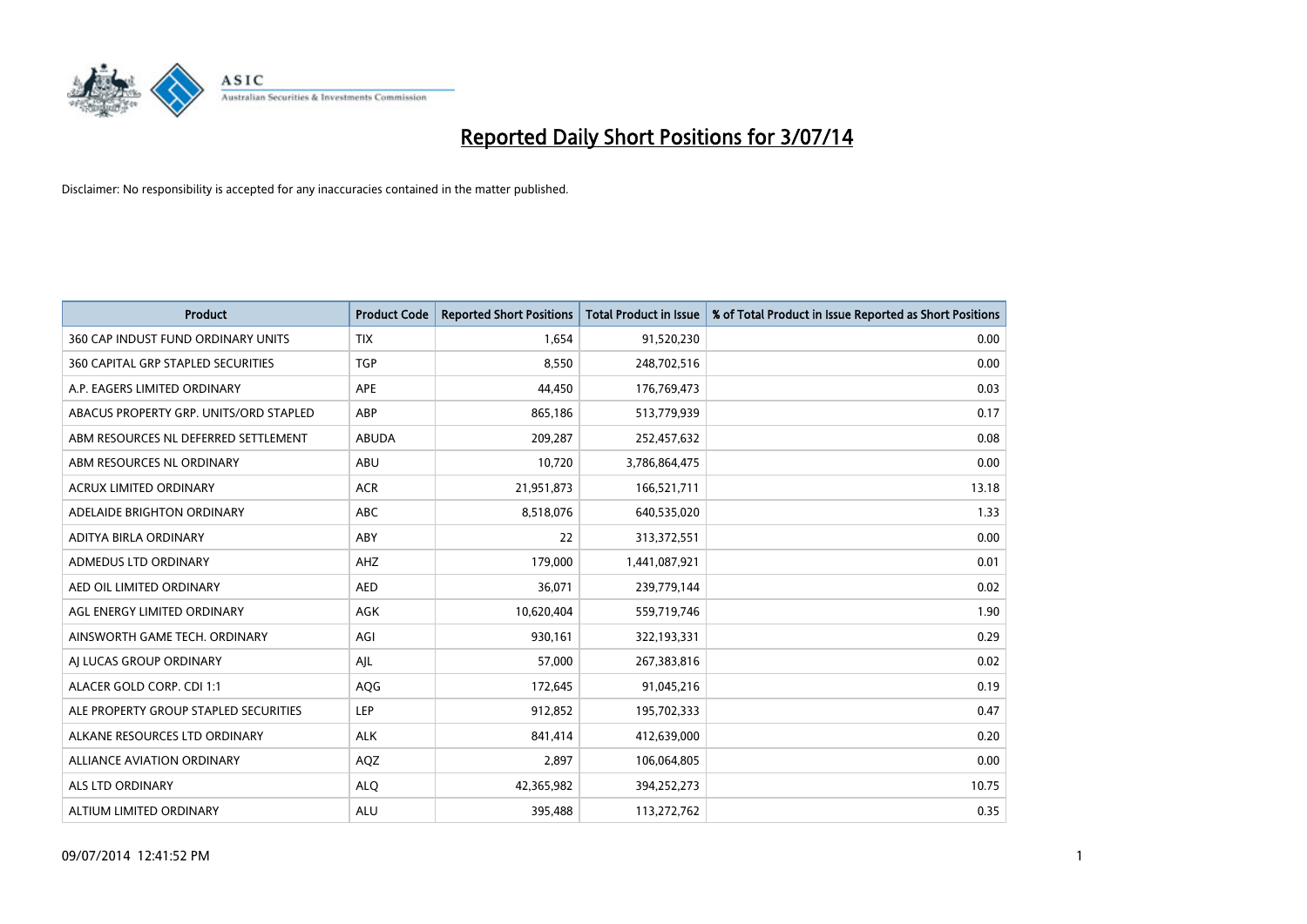

| <b>Product</b>                          | <b>Product Code</b> | <b>Reported Short Positions</b> | <b>Total Product in Issue</b> | % of Total Product in Issue Reported as Short Positions |
|-----------------------------------------|---------------------|---------------------------------|-------------------------------|---------------------------------------------------------|
| ALTONA MINING LTD ORDINARY              | <b>AOH</b>          | 224,645                         | 532,234,704                   | 0.04                                                    |
| ALUMINA LIMITED ORDINARY                | AWC                 | 80,682,532                      | 2,806,225,615                 | 2.88                                                    |
| AMALGAMATED HOLDINGS ORDINARY           | AHD                 | 6,080                           | 157,864,530                   | 0.00                                                    |
| AMCOM TELECOMM. ORDINARY                | AMM                 | 2,371,400                       | 264,835,089                   | 0.90                                                    |
| AMCOR LIMITED ORDINARY                  | AMC                 | 7,651,627                       | 1,206,684,923                 | 0.63                                                    |
| AMP CAPITAL CHINA ORDINARY UNITS        | <b>AGF</b>          | 10,984,000                      | 374,593,484                   | 2.93                                                    |
| AMP LIMITED ORDINARY                    | AMP                 | 33,538,493                      | 2,957,737,964                 | 1.13                                                    |
| ANSELL LIMITED ORDINARY                 | <b>ANN</b>          | 5,976,502                       | 152,937,881                   | 3.91                                                    |
| ANTARES ENERGY LTD ORDINARY             | <b>AZZ</b>          | 481,437                         | 255,000,000                   | 0.19                                                    |
| ANZ BANKING GRP LTD ORDINARY            | ANZ                 | 7,308,842                       | 2,744,135,231                 | 0.27                                                    |
| APA GROUP STAPLED SECURITIES            | APA                 | 13,404,893                      | 835,750,807                   | 1.60                                                    |
| APN NEWS & MEDIA ORDINARY               | <b>APN</b>          | 2,418,561                       | 1,029,041,356                 | 0.24                                                    |
| AQUARIUS PLATINUM. ORDINARY             | <b>AOP</b>          | 2,335,077                       | 1,464,310,359                 | 0.16                                                    |
| AQUILA RESOURCES ORDINARY               | <b>AQA</b>          | 1,820,345                       | 411,804,442                   | 0.44                                                    |
| ARB CORPORATION ORDINARY                | ARP                 | 1,739,092                       | 72,493,302                    | 2.40                                                    |
| ARDENT LEISURE GROUP STAPLED SECURITIES | AAD                 | 4,886,718                       | 405,055,708                   | 1.21                                                    |
| ARENA REIT. ORDINARY UNITS              | <b>ARF</b>          | 25,139                          | 211,495,653                   | 0.01                                                    |
| ARISTOCRAT LEISURE ORDINARY             | <b>ALL</b>          | 4,590,738                       | 551,418,047                   | 0.83                                                    |
| ARRIUM LTD ORDINARY                     | ARI                 | 25,388,574                      | 1,366,183,142                 | 1.86                                                    |
| ASALEO CARE LIMITED ORDINARY            | AHY                 | 3,500,028                       | 603,059,070                   | 0.58                                                    |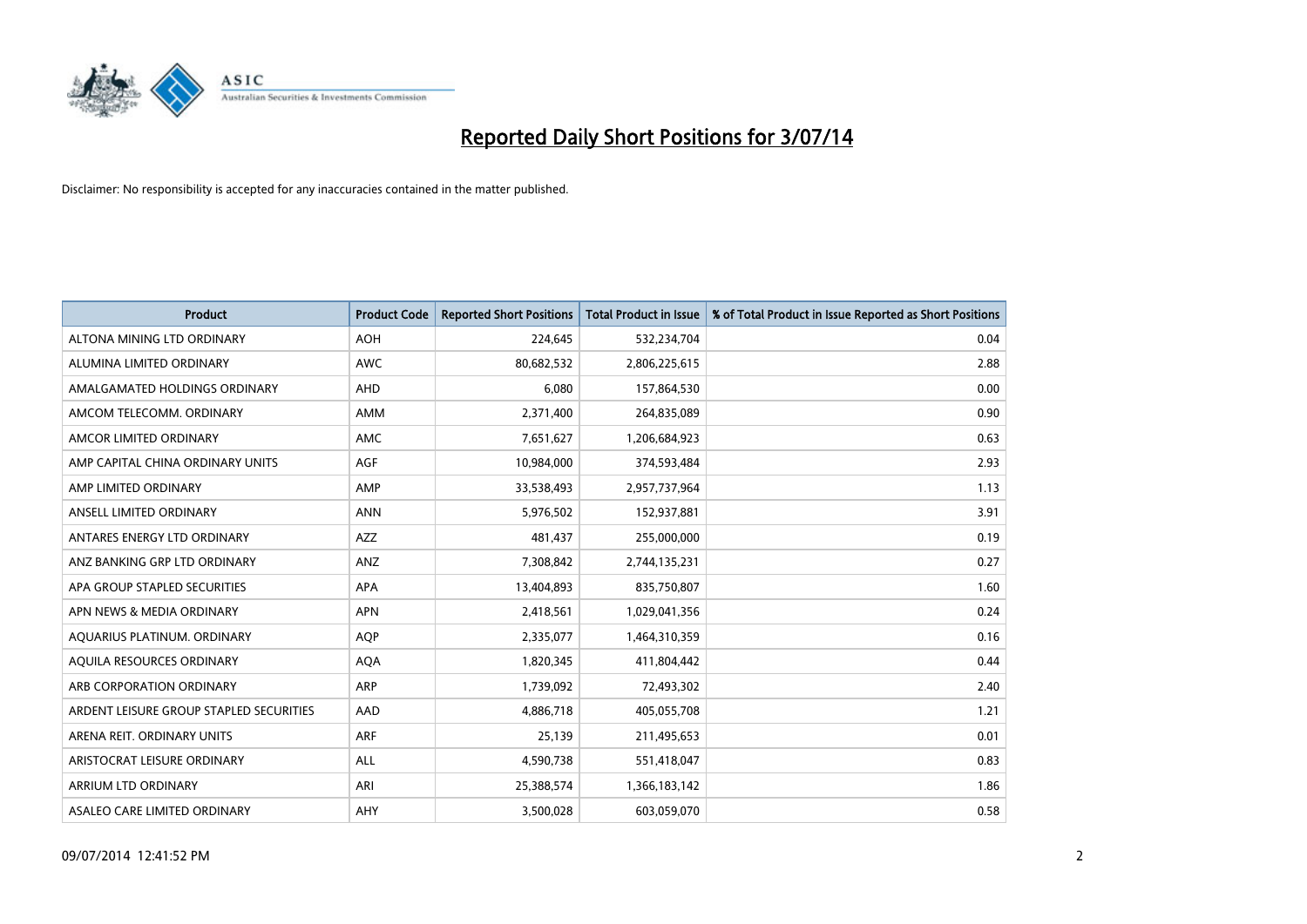

| <b>Product</b>                            | <b>Product Code</b> | <b>Reported Short Positions</b> | <b>Total Product in Issue</b> | % of Total Product in Issue Reported as Short Positions |
|-------------------------------------------|---------------------|---------------------------------|-------------------------------|---------------------------------------------------------|
| ASCIANO LIMITED ORDINARY                  | <b>AIO</b>          | 11,765,362                      | 975,385,664                   | 1.21                                                    |
| ASG GROUP LIMITED ORDINARY                | ASZ                 | 562,788                         | 206,720,839                   | 0.27                                                    |
| ASPEN GROUP ORD/UNITS STAPLED             | <b>APZ</b>          | 24,181                          | 119,948,774                   | 0.02                                                    |
| ASTRO JAP PROP GROUP STAPLED US PROHIBIT. | AJA                 | 16,821                          | 67,211,752                    | 0.03                                                    |
| ASX LIMITED ORDINARY                      | ASX                 | 4,909,680                       | 193,595,162                   | 2.54                                                    |
| ATLAS IRON LIMITED ORDINARY               | AGO                 | 91,924,484                      | 915,496,158                   | 10.04                                                   |
| ATRUM COAL NL ORDINARY                    | ATU                 | 359,571                         | 76,305,842                    | 0.47                                                    |
| AURIZON HOLDINGS LTD ORDINARY             | AZJ                 | 9,374,493                       | 2,137,284,503                 | 0.44                                                    |
| <b>AURORA OIL &amp; GAS ORDINARY</b>      | <b>AUT</b>          | 15,477                          | 448,785,778                   | 0.00                                                    |
| AUSDRILL LIMITED ORDINARY                 | <b>ASL</b>          | 24,242,829                      | 312,277,224                   | 7.76                                                    |
| AUSENCO LIMITED ORDINARY                  | AAX                 | 3,106,637                       | 168,449,799                   | 1.84                                                    |
| <b>AUSTAL LIMITED ORDINARY</b>            | ASB                 | 115                             | 346,379,377                   | 0.00                                                    |
| AUSTBROKERS HOLDINGS ORDINARY             | <b>AUB</b>          | 86,254                          | 59,955,596                    | 0.14                                                    |
| AUSTIN ENGINEERING ORDINARY               | ANG                 | 1,407,706                       | 84,274,004                    | 1.67                                                    |
| AUSTRALAND PROPERTY STAPLED SECURITY      | <b>ALZ</b>          | 38,878                          | 578,984,528                   | 0.01                                                    |
| AUSTRALIAN AGRICULT. ORDINARY             | AAC                 | 3,369,027                       | 532,474,721                   | 0.63                                                    |
| AUSTRALIAN FOUNDAT. ORDINARY              | AFI                 | 100                             | 1,049,055,166                 | 0.00                                                    |
| AUSTRALIAN INFR LTD ORDINARY              | <b>AIX</b>          | 14,364                          | 620,733,944                   | 0.00                                                    |
| AUSTRALIAN PHARM, ORDINARY                | API                 | 10,737,102                      | 488,115,883                   | 2.20                                                    |
| AUTOMOTIVE HOLDINGS ORDINARY              | AHE                 | 405,062                         | 306,437,941                   | 0.13                                                    |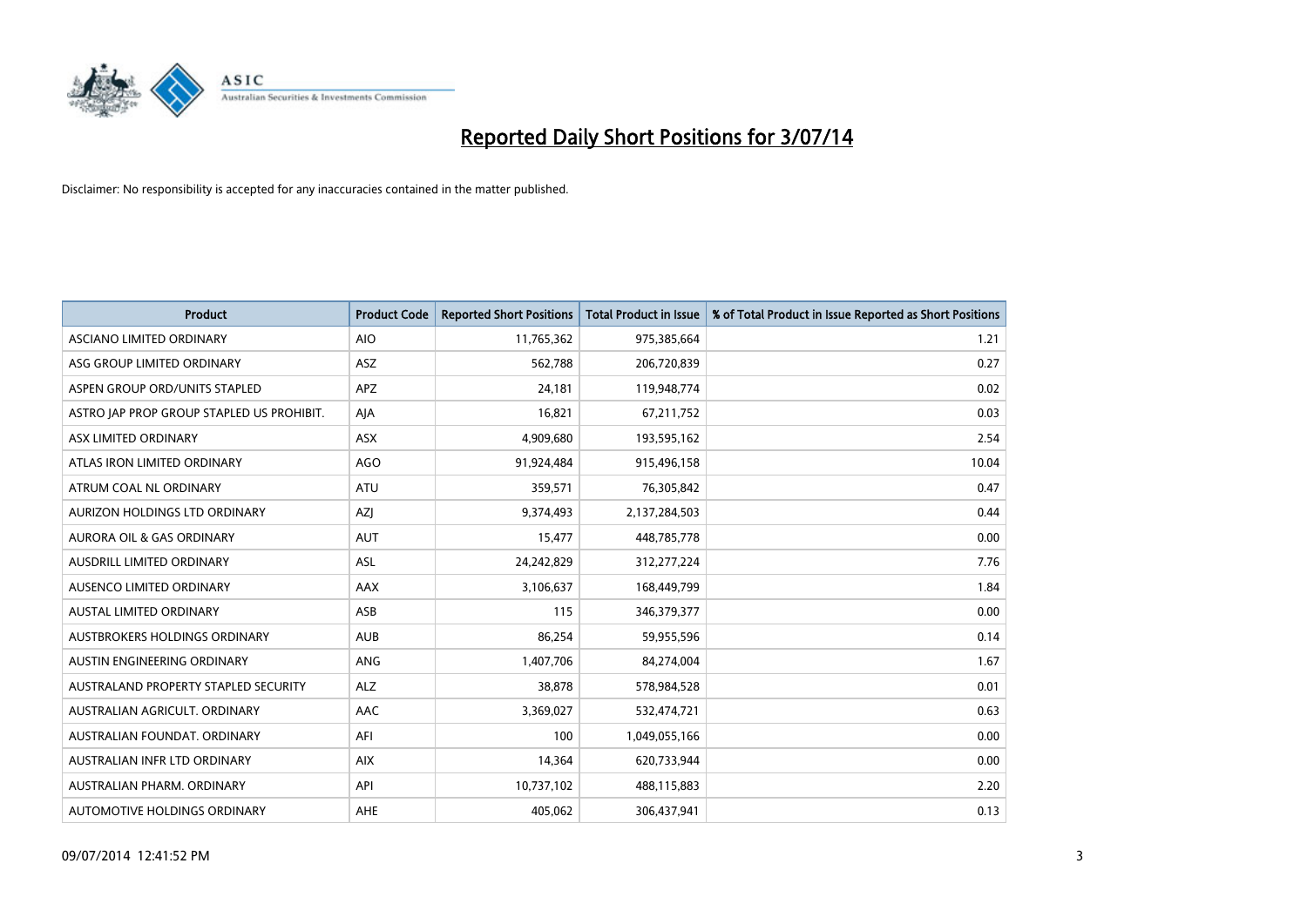

| <b>Product</b>                       | <b>Product Code</b> | <b>Reported Short Positions</b> | <b>Total Product in Issue</b> | % of Total Product in Issue Reported as Short Positions |
|--------------------------------------|---------------------|---------------------------------|-------------------------------|---------------------------------------------------------|
| AVANCO RESOURCES LTD ORDINARY        | AVB                 | 89,724                          | 1,661,675,855                 | 0.01                                                    |
| AVEO GROUP STAPLED SECURITIES        | <b>AOG</b>          | 10,957,362                      | 500,111,460                   | 2.19                                                    |
| AWE LIMITED ORDINARY                 | <b>AWE</b>          | 1,871,221                       | 522,696,385                   | 0.36                                                    |
| AZONTO PET LTD ORDINARY              | <b>APY</b>          | $\mathbf{1}$                    | 1,158,625,100                 | 0.00                                                    |
| AZUMAH RESOURCES ORDINARY            | <b>AZM</b>          | $\mathbf{1}$                    | 356,189,096                   | 0.00                                                    |
| <b>BANDANNA ENERGY ORDINARY</b>      | <b>BND</b>          | 23,973,813                      | 528,481,199                   | 4.54                                                    |
| BANK OF QUEENSLAND. ORDINARY         | <b>BOQ</b>          | 2,038,292                       | 362,516,534                   | 0.56                                                    |
| <b>BANNERMAN RESOURCES ORDINARY</b>  | <b>BMN</b>          | 199,998                         | 326,653,076                   | 0.06                                                    |
| <b>BASE RES LIMITED ORDINARY</b>     | <b>BSE</b>          | 5,517,119                       | 561,840,029                   | 0.98                                                    |
| <b>BATHURST RES LTD. ORDINARY</b>    | <b>BRL</b>          | 1,557,858                       | 944,931,961                   | 0.16                                                    |
| BC IRON LIMITED ORDINARY             | <b>BCI</b>          | 3,510,322                       | 124,345,439                   | 2.82                                                    |
| BEACH ENERGY LIMITED ORDINARY        | <b>BPT</b>          | 16,199,261                      | 1,291,999,670                 | 1.25                                                    |
| BEADELL RESOURCE LTD ORDINARY        | <b>BDR</b>          | 21,646,033                      | 798,657,280                   | 2.71                                                    |
| <b>BEGA CHEESE LTD ORDINARY</b>      | <b>BGA</b>          | 662,286                         | 152,245,802                   | 0.44                                                    |
| BENDIGO AND ADELAIDE ORDINARY        | <b>BEN</b>          | 11,478,604                      | 447,698,043                   | 2.56                                                    |
| BENITEC BIOPHARMA ORDINARY           | <b>BLT</b>          | 1,395                           | 114,898,793                   | 0.00                                                    |
| BENTHAM IMF LTD ORDINARY             | <b>IMF</b>          | 3,973,578                       | 165,370,269                   | 2.40                                                    |
| BERKELEY RESOURCES ORDINARY          | <b>BKY</b>          | 8,353                           | 180,361,323                   | 0.00                                                    |
| <b>BHP BILLITON LIMITED ORDINARY</b> | <b>BHP</b>          | 6,325,485                       | 3,211,691,105                 | 0.20                                                    |
| <b>BIGAIR GROUP LIMITED ORDINARY</b> | <b>BGL</b>          | 45,160                          | 172,872,340                   | 0.03                                                    |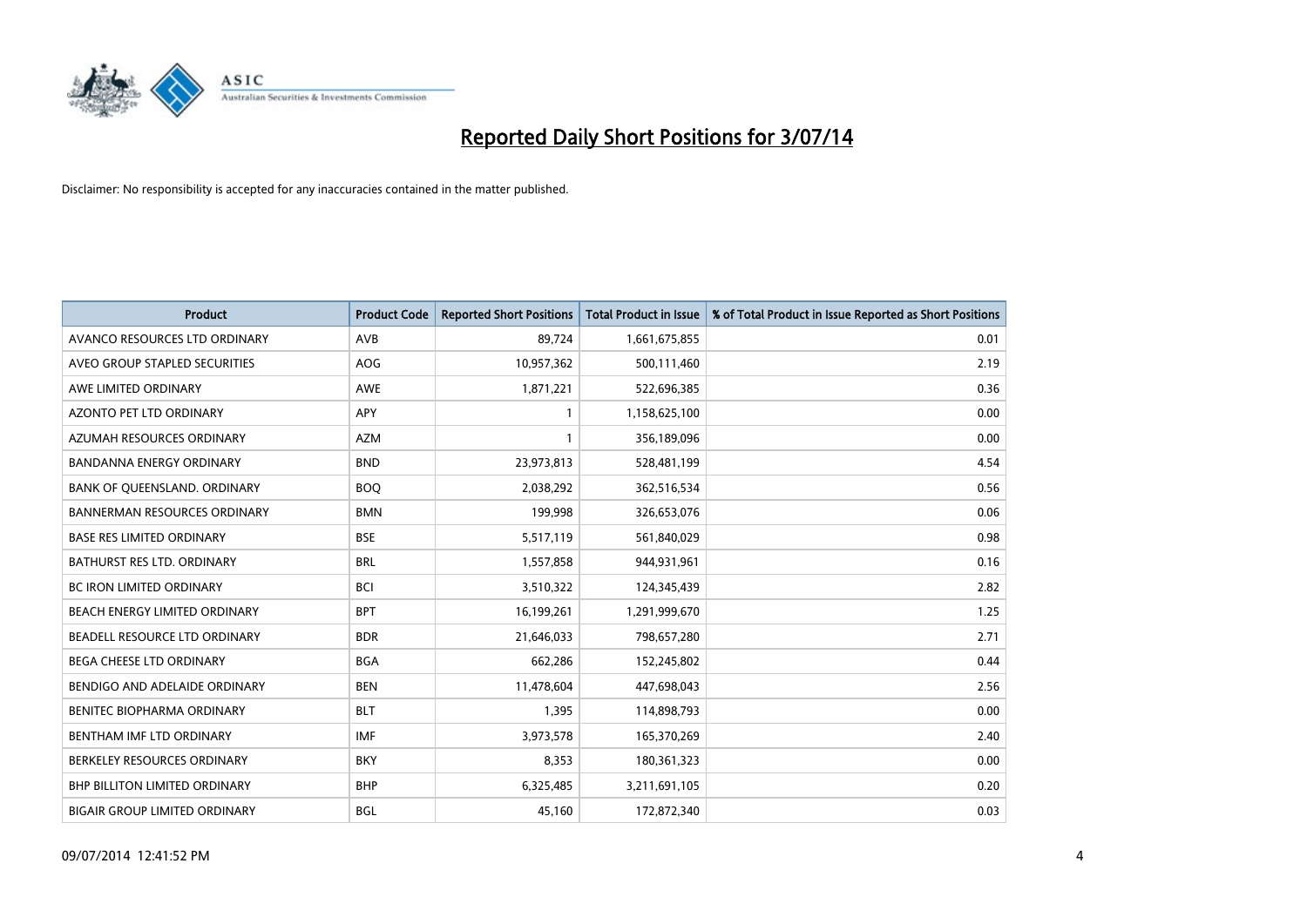

| <b>Product</b>                                | <b>Product Code</b> | <b>Reported Short Positions</b> | <b>Total Product in Issue</b> | % of Total Product in Issue Reported as Short Positions |
|-----------------------------------------------|---------------------|---------------------------------|-------------------------------|---------------------------------------------------------|
| <b>BILLABONG ORDINARY</b>                     | <b>BBG</b>          | 12,906,130                      | 990,370,034                   | 1.30                                                    |
| <b>BIONOMICS LIMITED ORDINARY</b>             | <b>BNO</b>          | 19,377                          | 417,356,567                   | 0.00                                                    |
| <b>BLACKMORES LIMITED ORDINARY</b>            | BKL                 | 9,063                           | 17,113,392                    | 0.05                                                    |
| <b>BLACKTHORN RESOURCES ORD US PROHIBITED</b> | <b>BTR</b>          | 96,967                          | 164,285,950                   | 0.06                                                    |
| <b>BLUESCOPE STEEL LTD ORDINARY</b>           | <b>BSL</b>          | 729,188                         | 558,848,896                   | 0.13                                                    |
| <b>BOART LONGYEAR ORDINARY</b>                | <b>BLY</b>          | 38,427,145                      | 461,163,412                   | 8.33                                                    |
| <b>BORAL LIMITED, ORDINARY</b>                | <b>BLD</b>          | 18,706,163                      | 782,736,249                   | 2.39                                                    |
| <b>BRADKEN LIMITED ORDINARY</b>               | <b>BKN</b>          | 14,856,592                      | 171,027,249                   | 8.69                                                    |
| <b>BRAMBLES LIMITED ORDINARY</b>              | <b>BXB</b>          | 1,804,795                       | 1,562,945,947                 | 0.12                                                    |
| <b>BREVILLE GROUP LTD ORDINARY</b>            | <b>BRG</b>          | 3,375,359                       | 130,095,322                   | 2.59                                                    |
| <b>BRICKWORKS LIMITED ORDINARY</b>            | <b>BKW</b>          | 79,340                          | 148,038,996                   | 0.05                                                    |
| <b>BROCKMAN MINING LTD ORDINARY</b>           | <b>BCK</b>          | 414,026                         | 8,381,982,131                 | 0.00                                                    |
| BT INVESTMENT MNGMNT ORDINARY                 | <b>BTT</b>          | 93,426                          | 282,727,073                   | 0.03                                                    |
| <b>BURU ENERGY ORDINARY</b>                   | <b>BRU</b>          | 18,328,389                      | 298,505,530                   | 6.14                                                    |
| <b>BWP TRUST ORDINARY UNITS</b>               | <b>BWP</b>          | 8,761,525                       | 634,395,195                   | 1.38                                                    |
| <b>CABCHARGE AUSTRALIA ORDINARY</b>           | CAB                 | 10,333,315                      | 120,430,683                   | 8.58                                                    |
| CALIBRE GROUP LTD ORDINARY                    | <b>CGH</b>          | 2,293                           | 333,200,148                   | 0.00                                                    |
| CALTEX AUSTRALIA ORDINARY                     | <b>CTX</b>          | 2,610,325                       | 270,000,000                   | 0.97                                                    |
| CAPITOL HEALTH ORDINARY                       | CAJ                 | 306,591                         | 431,180,115                   | 0.07                                                    |
| <b>CARDNO LIMITED ORDINARY</b>                | CDD                 | 7,279,659                       | 162,627,638                   | 4.48                                                    |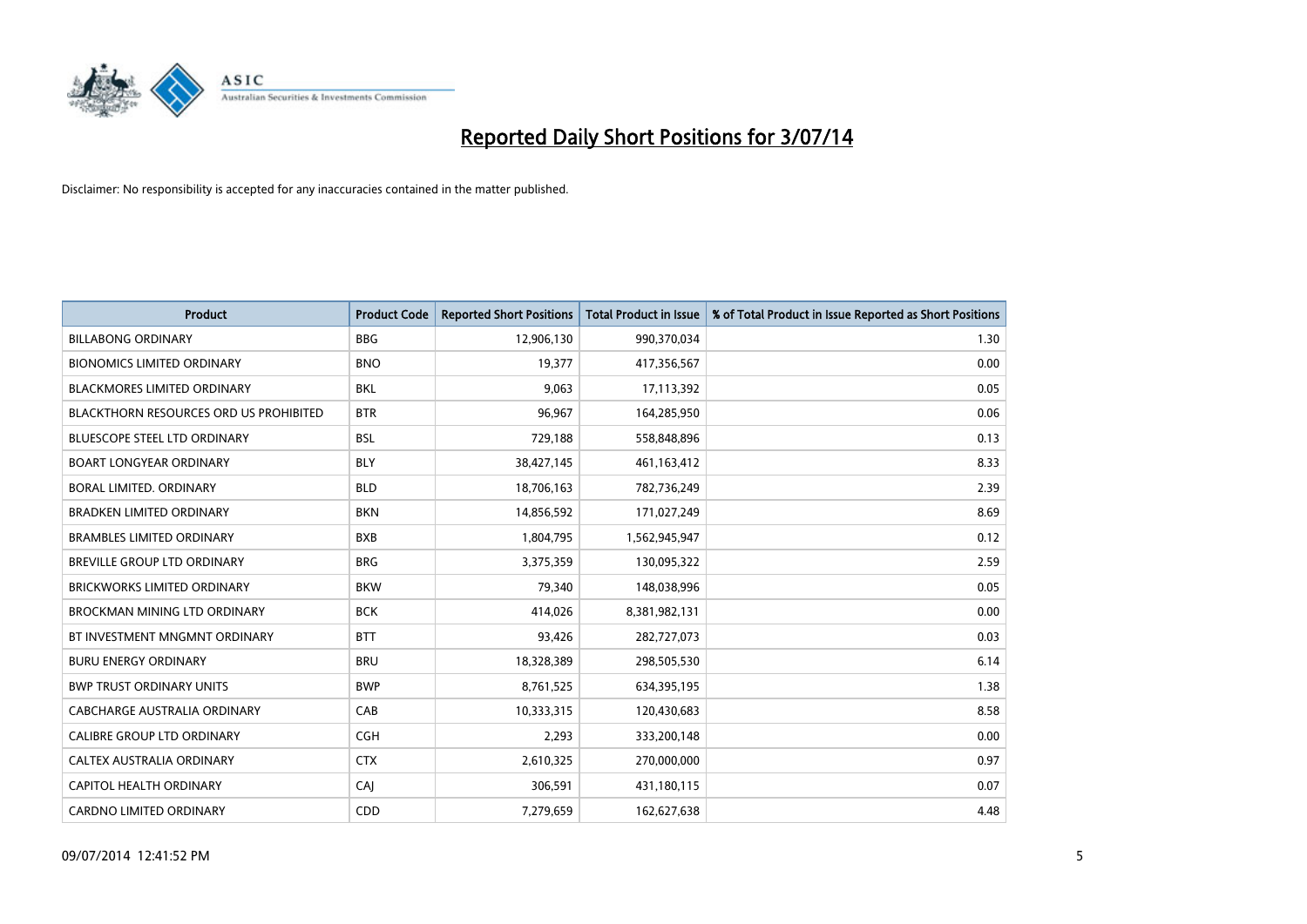

| <b>Product</b>                          | <b>Product Code</b> | <b>Reported Short Positions</b> | <b>Total Product in Issue</b> | % of Total Product in Issue Reported as Short Positions |
|-----------------------------------------|---------------------|---------------------------------|-------------------------------|---------------------------------------------------------|
| <b>CARINDALE PROPERTY UNIT</b>          | <b>CDP</b>          | 123                             | 70,000,000                    | 0.00                                                    |
| CARNARVON PETROLEUM ORDINARY            | <b>CVN</b>          | 734                             | 987,176,977                   | 0.00                                                    |
| CARSALES.COM LTD ORDINARY               | <b>CRZ</b>          | 6,542,664                       | 237,828,965                   | 2.75                                                    |
| CASH CONVERTERS ORDINARY                | CCV                 | 9,757,706                       | 428,886,124                   | 2.28                                                    |
| CEDAR WOODS PROP. ORDINARY              | <b>CWP</b>          | 236,226                         | 78,336,371                    | 0.30                                                    |
| CENTRAL PETROLEUM ORDINARY              | <b>CTP</b>          | 3,650,594                       | 348,718,957                   | 1.05                                                    |
| CERAMIC FUEL CELLS ORDINARY             | <b>CFU</b>          | 4,058                           | 2,507,761,565                 | 0.00                                                    |
| CFS RETAIL TRUST GRP STAPLED SECURITIES | <b>CFX</b>          | 71,912,616                      | 3,018,050,810                 | 2.38                                                    |
| <b>CHALLENGER LIMITED ORDINARY</b>      | <b>CGF</b>          | 945.950                         | 530,862,585                   | 0.18                                                    |
| CHANDLER MACLEOD LTD ORDINARY           | <b>CMG</b>          | 83,786                          | 547,985,086                   | 0.02                                                    |
| CHARTER HALL GROUP STAPLED US PROHIBIT. | <b>CHC</b>          | 403,101                         | 347,989,262                   | 0.12                                                    |
| <b>CHARTER HALL RETAIL UNITS</b>        | <b>CQR</b>          | 9,817,595                       | 369,040,750                   | 2.66                                                    |
| <b>CHORUS LIMITED ORDINARY</b>          | <b>CNU</b>          | 228,091                         | 396,369,767                   | 0.06                                                    |
| COAL OF AFRICA LTD ORDINARY             | <b>CZA</b>          | 426                             | 1,048,368,613                 | 0.00                                                    |
| <b>COALSPUR MINES LTD ORDINARY</b>      | <b>CPL</b>          | 2,852,381                       | 641,544,455                   | 0.44                                                    |
| <b>COBAR CONSOLIDATED ORDINARY</b>      | CCU                 | 100,000                         | 329,715,353                   | 0.03                                                    |
| COCA-COLA AMATIL ORDINARY               | <b>CCL</b>          | 10,068,865                      | 763,590,249                   | 1.32                                                    |
| COCHLEAR LIMITED ORDINARY               | <b>COH</b>          | 10,554,231                      | 57,062,020                    | 18.50                                                   |
| <b>COCKATOO COAL ORDINARY</b>           | <b>COK</b>          | 167,987                         | 4,560,196,928                 | 0.00                                                    |
| CODAN LIMITED ORDINARY                  | <b>CDA</b>          | 676,137                         | 176,969,924                   | 0.38                                                    |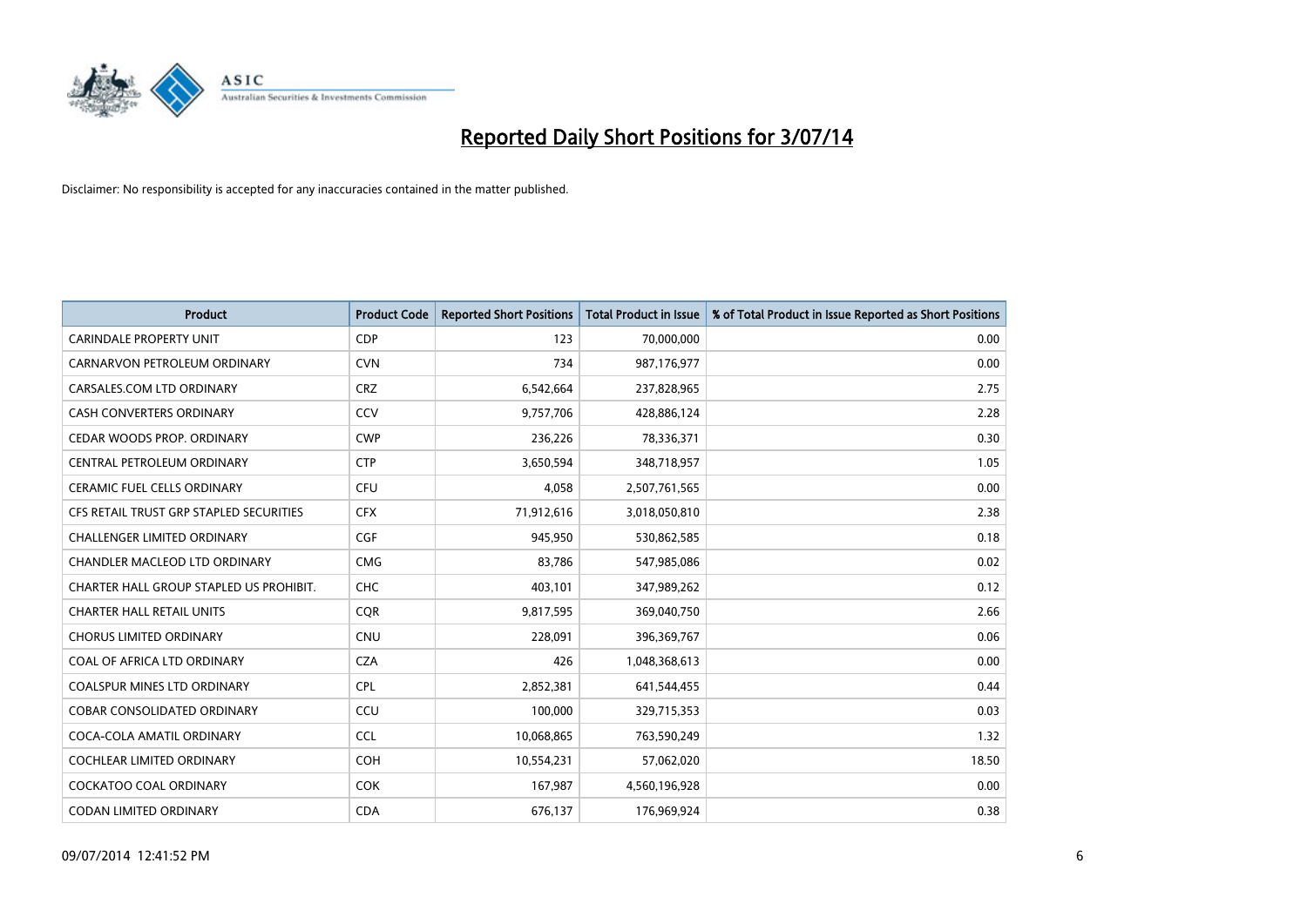

| <b>Product</b>                          | <b>Product Code</b> | <b>Reported Short Positions</b> | <b>Total Product in Issue</b> | % of Total Product in Issue Reported as Short Positions |
|-----------------------------------------|---------------------|---------------------------------|-------------------------------|---------------------------------------------------------|
| <b>COFFEY INTERNATIONAL ORDINARY</b>    | <b>COF</b>          | 7.994                           | 255,833,165                   | 0.00                                                    |
| <b>COKAL LTD ORDINARY</b>               | <b>CKA</b>          | 6,820                           | 471,103,926                   | 0.00                                                    |
| <b>COLLECTION HOUSE ORDINARY</b>        | <b>CLH</b>          | 2,168,575                       | 129,717,785                   | 1.67                                                    |
| COMMONWEALTH BANK, ORDINARY             | <b>CBA</b>          | 10,016,187                      | 1,621,319,194                 | 0.62                                                    |
| <b>COMPASS RESOURCES ORDINARY</b>       | <b>CMR</b>          | 7,472                           | 1,403,744,100                 | 0.00                                                    |
| COMPUTERSHARE LTD ORDINARY              | <b>CPU</b>          | 12,510,069                      | 556,203,079                   | 2.25                                                    |
| <b>CORP TRAVEL LIMITED ORDINARY</b>     | <b>CTD</b>          | 360,669                         | 89,890,762                    | 0.40                                                    |
| <b>COVER-MORE GRP LTD ORDINARY</b>      | <b>CVO</b>          | 6,184,778                       | 317,750,000                   | 1.95                                                    |
| <b>CREDIT CORP GROUP ORDINARY</b>       | CCP                 | 188,562                         | 46,131,882                    | 0.41                                                    |
| <b>CROMWELL PROP STAPLED SECURITIES</b> | <b>CMW</b>          | 14,805,737                      | 1,727,280,850                 | 0.86                                                    |
| <b>CROWE HORWATH AUS ORDINARY</b>       | <b>CRH</b>          | 472,156                         | 273,005,429                   | 0.17                                                    |
| <b>CROWN RESORTS LTD ORDINARY</b>       | <b>CWN</b>          | 4,566,140                       | 728,394,185                   | 0.63                                                    |
| <b>CSG LIMITED ORDINARY</b>             | CSV                 | 67,901                          | 278,840,492                   | 0.02                                                    |
| <b>CSL LIMITED ORDINARY</b>             | <b>CSL</b>          | 866,921                         | 475,835,336                   | 0.18                                                    |
| <b>CSR LIMITED ORDINARY</b>             | <b>CSR</b>          | 16,430,708                      | 506,000,315                   | 3.25                                                    |
| <b>CUDECO LIMITED ORDINARY</b>          | CDU                 | 9,207,232                       | 235,119,260                   | 3.92                                                    |
| DART ENERGY LTD ORDINARY                | <b>DTE</b>          | 3,948,955                       | 1,108,752,733                 | 0.36                                                    |
| DATA#3 LIMITED ORDINARY                 | <b>DTL</b>          | 304,873                         | 153,974,950                   | 0.20                                                    |
| DAVID JONES LIMITED ORDINARY            | <b>DJS</b>          | 14,311,501                      | 537,137,845                   | 2.66                                                    |
| DECMIL GROUP LIMITED ORDINARY           | <b>DCG</b>          | 1,357,498                       | 168,657,794                   | 0.80                                                    |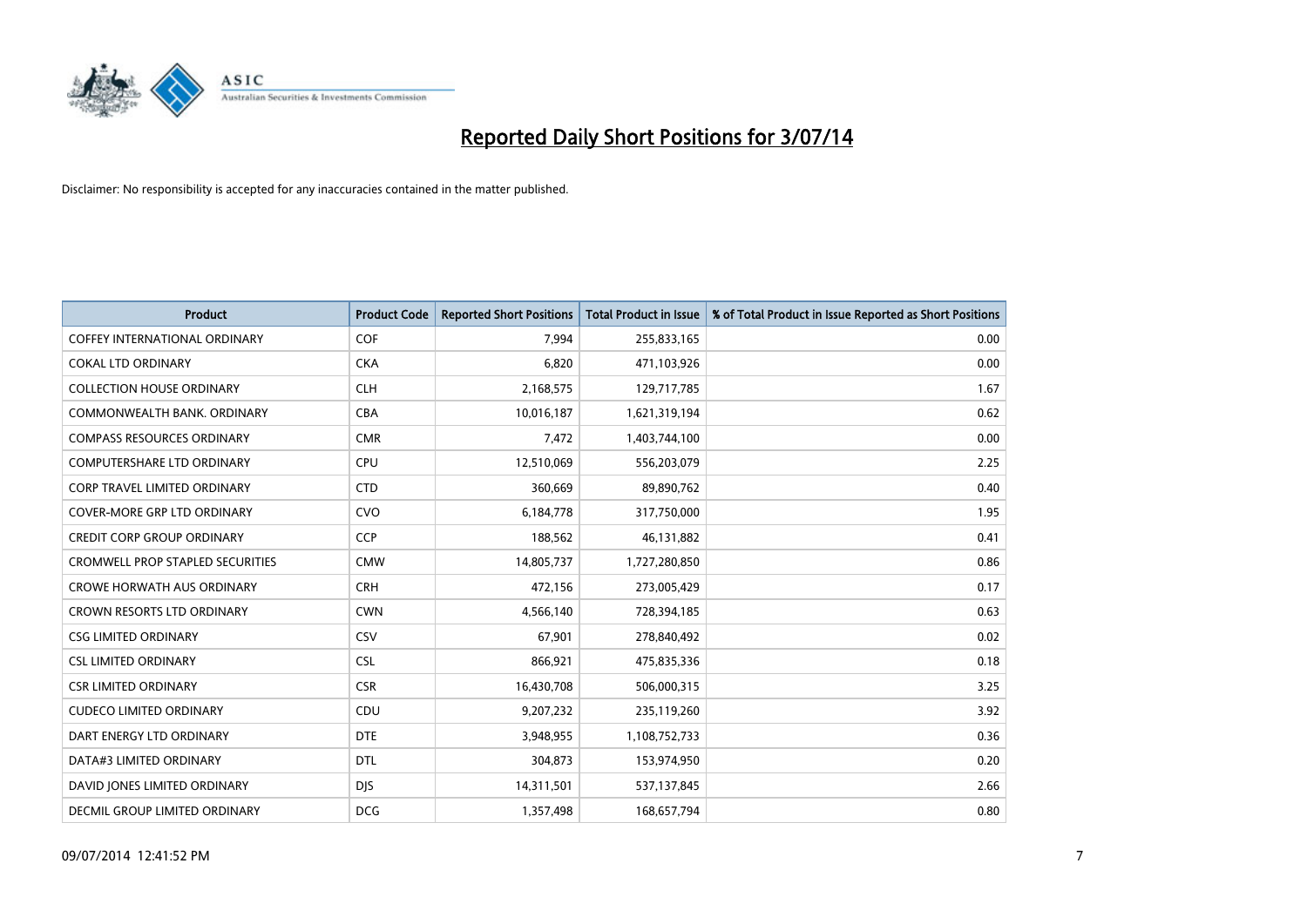

| <b>Product</b>                       | <b>Product Code</b> | <b>Reported Short Positions</b> | <b>Total Product in Issue</b> | % of Total Product in Issue Reported as Short Positions |
|--------------------------------------|---------------------|---------------------------------|-------------------------------|---------------------------------------------------------|
| DEEP YELLOW LIMITED ORDINARY         | <b>DYL</b>          | 840                             | 1,617,041,367                 | 0.00                                                    |
| DEXUS PROPERTY GROUP STAPLED UNITS   | <b>DXS</b>          | 19,199,208                      | 5,433,110,810                 | 0.35                                                    |
| DICK SMITH HLDGS ORDINARY            | <b>DSH</b>          | 17,665,969                      | 236,511,364                   | 7.47                                                    |
| DISCOVERY METALS LTD ORDINARY        | <b>DML</b>          | 1,310,235                       | 644,039,581                   | 0.20                                                    |
| DOMINO PIZZA ENTERPR ORDINARY        | <b>DMP</b>          | 2,429,013                       | 85,933,273                    | 2.83                                                    |
| DONACO INTERNATIONAL ORDINARY        | <b>DNA</b>          | 1,372,159                       | 460,282,631                   | 0.30                                                    |
| DORAY MINERALS LTD ORDINARY          | <b>DRM</b>          | 38,728                          | 163,401,768                   | 0.02                                                    |
| DOWNER EDI LIMITED ORDINARY          | <b>DOW</b>          | 18,956,786                      | 435,399,975                   | 4.35                                                    |
| DRILLSEARCH ENERGY ORDINARY          | <b>DLS</b>          | 19,600,696                      | 445,245,370                   | 4.40                                                    |
| DUET GROUP STAPLED US PROHIBIT.      | <b>DUE</b>          | 5,254,633                       | 1,317,809,323                 | 0.40                                                    |
| DULUXGROUP LIMITED ORDINARY          | <b>DLX</b>          | 1,372,675                       | 383,503,942                   | 0.36                                                    |
| <b>DWS LTD ORDINARY</b>              | <b>DWS</b>          | 145,096                         | 132,362,763                   | 0.11                                                    |
| ECHO ENTERTAINMENT ORDINARY          | <b>EGP</b>          | 9,352,429                       | 825,672,730                   | 1.13                                                    |
| <b>ELDERS LIMITED ORDINARY</b>       | <b>ELD</b>          | 19,119,573                      | 455,013,329                   | 4.20                                                    |
| ELEMENTAL MINERALS ORDINARY          | <b>ELM</b>          | 129,128                         | 305,063,391                   | 0.04                                                    |
| <b>EMECO HOLDINGS ORDINARY</b>       | <b>EHL</b>          | 9,484,481                       | 599,675,707                   | 1.58                                                    |
| <b>ENDEAVOUR MIN CORP CDI 1:1</b>    | <b>EVR</b>          | 31,265                          | 57,448,149                    | 0.05                                                    |
| ENERGY RESOURCES ORDINARY 'A'        | <b>ERA</b>          | 9,832,171                       | 517,725,062                   | 1.90                                                    |
| <b>ENERGY WORLD CORPOR, ORDINARY</b> | <b>EWC</b>          | 42,990,250                      | 1,734,166,672                 | 2.48                                                    |
| ENVESTRA LIMITED ORDINARY            | ENV                 | 857,006                         | 1,796,808,474                 | 0.05                                                    |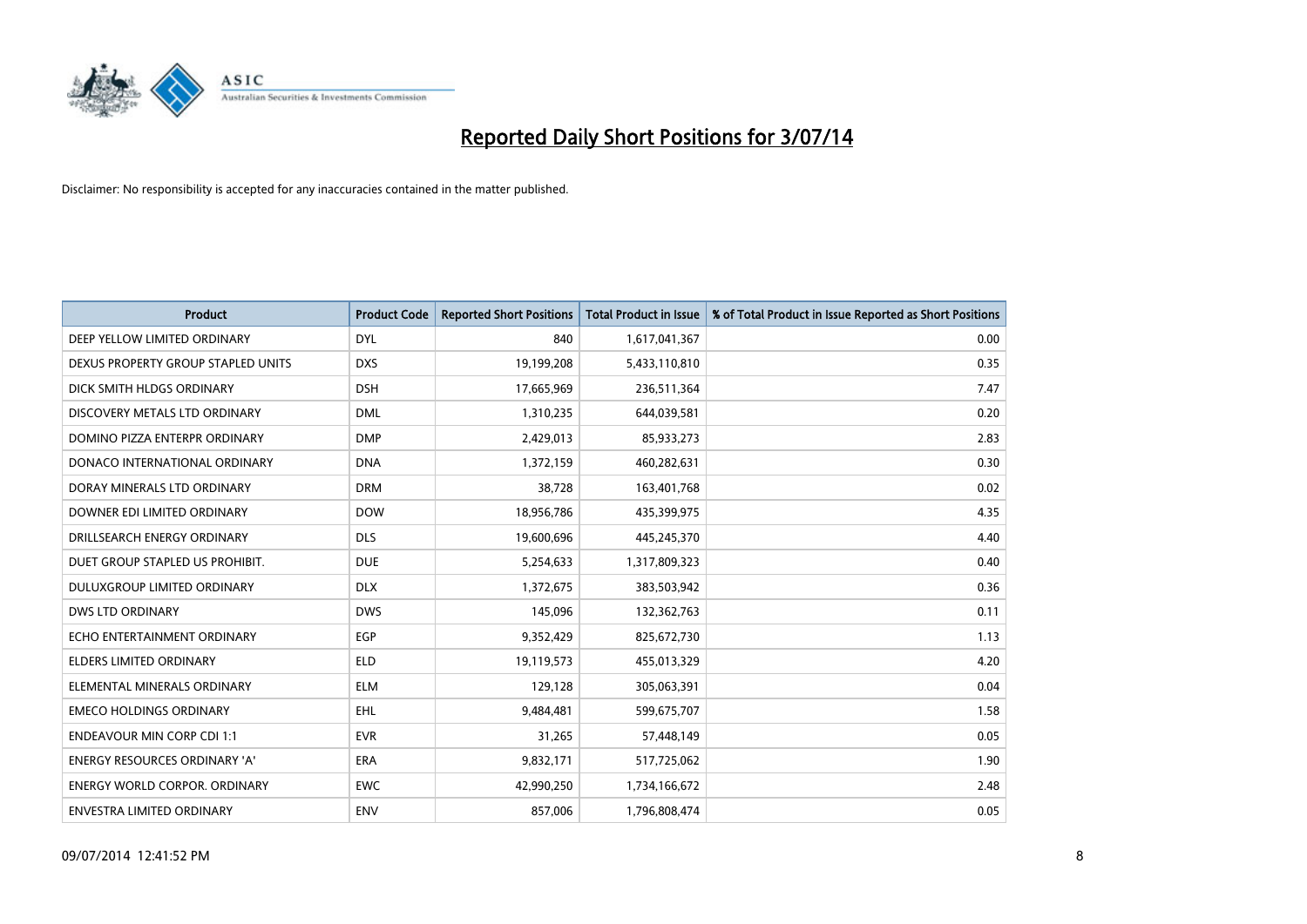

| <b>Product</b>                         | <b>Product Code</b> | <b>Reported Short Positions</b> | <b>Total Product in Issue</b> | % of Total Product in Issue Reported as Short Positions |
|----------------------------------------|---------------------|---------------------------------|-------------------------------|---------------------------------------------------------|
| EQUATORIAL RES LTD ORDINARY            | EQX                 | 174                             | 122,185,353                   | 0.00                                                    |
| EQUITY TRUSTEES ORDINARY               | EQT                 | 19                              | 19,104,667                    | 0.00                                                    |
| ERM POWER LIMITED ORDINARY             | <b>EPW</b>          | 566,422                         | 239,269,727                   | 0.24                                                    |
| EVOLUTION MINING LTD ORDINARY          | <b>EVN</b>          | 26,846,345                      | 709,989,453                   | 3.78                                                    |
| FAIRFAX MEDIA LTD ORDINARY             | <b>FXI</b>          | 75,032,694                      | 2,351,955,725                 | 3.19                                                    |
| <b>FANTASTIC HOLDINGS ORDINARY</b>     | <b>FAN</b>          | 21,792                          | 103,068,398                   | 0.02                                                    |
| <b>FAR LTD ORDINARY</b>                | <b>FAR</b>          | 3,669,136                       | 2,699,846,742                 | 0.14                                                    |
| FEDERATION CNTRES ORD/UNIT STAPLED SEC | <b>FDC</b>          | 1,711,731                       | 1,427,641,565                 | 0.12                                                    |
| FINBAR GROUP LIMITED ORDINARY          | <b>FRI</b>          | 21,283                          | 227,018,204                   | 0.01                                                    |
| FISHER & PAYKEL H. ORDINARY            | <b>FPH</b>          | 1,990                           | 551,799,963                   | 0.00                                                    |
| FLEETWOOD CORP ORDINARY                | <b>FWD</b>          | 2,036,023                       | 60,581,211                    | 3.36                                                    |
| FLETCHER BUILDING ORDINARY             | <b>FBU</b>          | 1,839,642                       | 687,854,788                   | 0.27                                                    |
| FLEXIGROUP LIMITED ORDINARY            | FXL                 | 3,076,439                       | 304,096,060                   | 1.01                                                    |
| FLIGHT CENTRE TRAVEL ORDINARY          | <b>FLT</b>          | 5,642,887                       | 100,571,642                   | 5.61                                                    |
| FLINDERS MINES LTD ORDINARY            | <b>FMS</b>          | 42,551,000                      | 2,400,995,602                 | 1.77                                                    |
| <b>FOCUS MINERALS LTD ORDINARY</b>     | <b>FML</b>          | 1,936,206                       | 9,137,375,877                 | 0.02                                                    |
| <b>FOLKESTONE EDU TRUST UNITS</b>      | <b>FET</b>          | 13                              | 205,069,661                   | 0.00                                                    |
| FORGE GROUP LIMITED ORDINARY           | FGE                 | 1,818,130                       | 86,169,014                    | 2.11                                                    |
| FORTESCUE METALS GRP ORDINARY          | <b>FMG</b>          | 208,125,884                     | 3,113,798,151                 | 6.68                                                    |
| FREEDOM FOOD LTD ORDINARY              | <b>FNP</b>          | 13,870                          | 150,645,371                   | 0.01                                                    |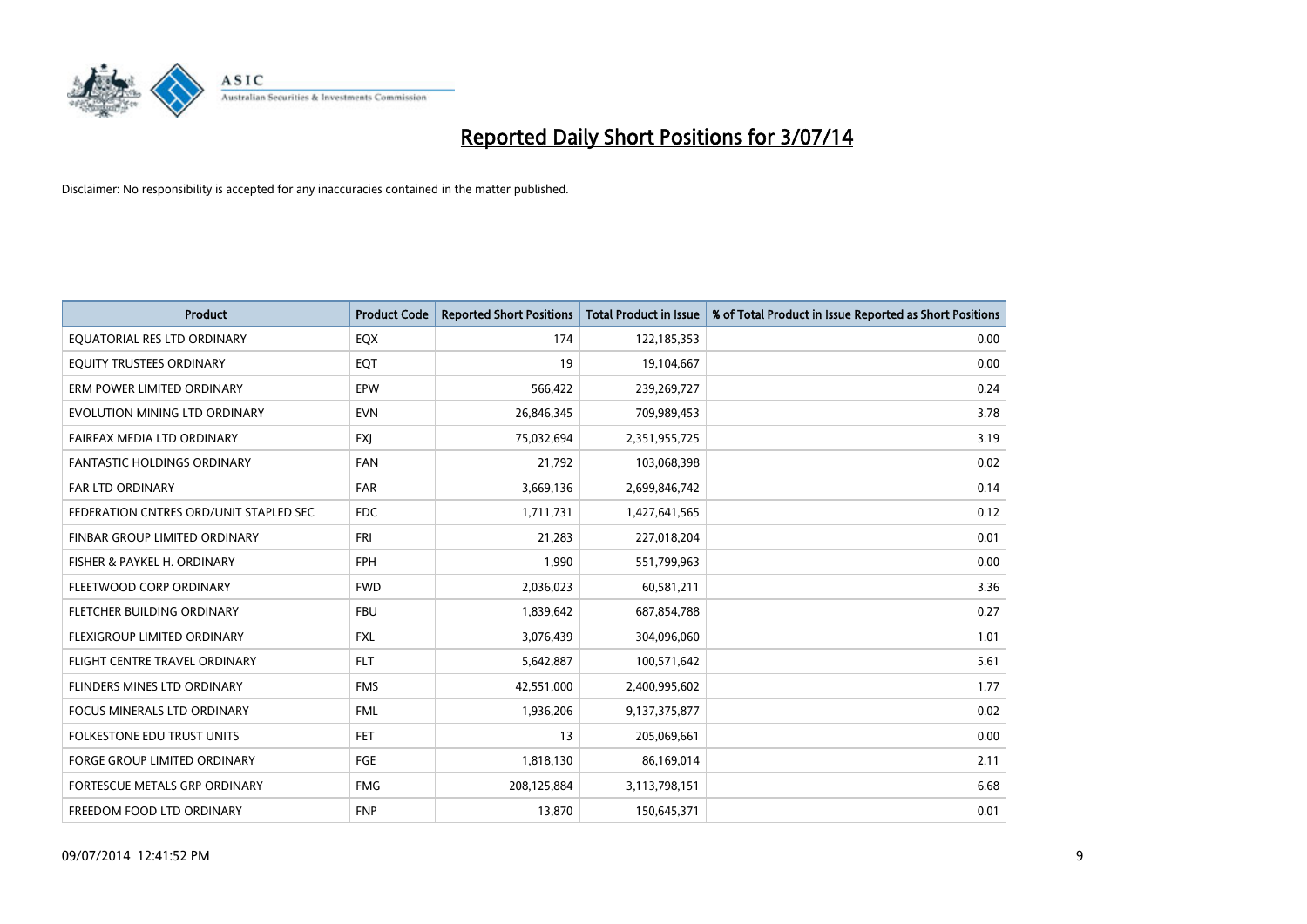

| <b>Product</b>                                   | <b>Product Code</b> | <b>Reported Short Positions</b> | <b>Total Product in Issue</b> | % of Total Product in Issue Reported as Short Positions |
|--------------------------------------------------|---------------------|---------------------------------|-------------------------------|---------------------------------------------------------|
| <b>G.U.D. HOLDINGS ORDINARY</b>                  | GUD                 | 3,067,820                       | 70,939,492                    | 4.32                                                    |
| <b>G8 EDUCATION LIMITED ORDINARY</b>             | <b>GEM</b>          | 9,091,112                       | 330,941,088                   | 2.75                                                    |
| <b>GALAXY RESOURCES ORDINARY</b>                 | <b>GXY</b>          | 46,556                          | 1,027,077,829                 | 0.00                                                    |
| <b>GDI PROPERTY GRP STAPLED SECURITIES</b>       | <b>GDI</b>          | 168,581                         | 567,575,025                   | 0.03                                                    |
| <b>GENETIC TECHNOLOGIES ORDINARY</b>             | <b>GTG</b>          | 873,000                         | 613,918,492                   | 0.14                                                    |
| <b>GENWORTH MORTGAGE ORDINARY</b>                | <b>GMA</b>          | 178,439                         | 650,000,000                   | 0.03                                                    |
| <b>GEODYNAMICS LIMITED ORDINARY</b>              | GDY                 | 819                             | 435,880,130                   | 0.00                                                    |
| <b>GINDALBIE METALS LTD ORDINARY</b>             | GBG                 | 34,436,099                      | 1,494,007,381                 | 2.30                                                    |
| <b>GOODMAN FIELDER, ORDINARY</b>                 | <b>GFF</b>          | 10,710,095                      | 1,955,559,207                 | 0.55                                                    |
| <b>GOODMAN GROUP STAPLED</b>                     | <b>GMG</b>          | 16,587,880                      | 1,727,685,976                 | 0.96                                                    |
| <b>GPT GROUP STAPLED SEC.</b>                    | GPT                 | 5,282,148                       | 1,685,460,955                 | 0.31                                                    |
| <b>GRAINCORP LIMITED A CLASS ORDINARY</b>        | <b>GNC</b>          | 11,496,719                      | 228,855,628                   | 5.02                                                    |
| <b>GRANGE RESOURCES. ORDINARY</b>                | GRR                 | 5,009,428                       | 1,157,097,869                 | 0.43                                                    |
| <b>GREENCROSS LIMITED ORDINARY</b>               | GXL                 | 526,140                         | 102,684,303                   | 0.51                                                    |
| <b>GREENLAND MIN EN LTD ORDINARY</b>             | GGG                 | 6,521,091                       | 576,477,827                   | 1.13                                                    |
| <b>GREENLAND MIN EN LTD RIGHTS 26-JUN-14</b>     | GGGR                | 2,709                           | 88,685,050                    | 0.00                                                    |
| <b>GROWTHPOINT PROPERTY ORD/UNIT STAPLED SEC</b> | GOZ                 | 27,483                          | 540,115,360                   | 0.01                                                    |
| <b>GRYPHON MINERALS LTD ORDINARY</b>             | GRY                 | 4,308,001                       | 401,011,505                   | 1.07                                                    |
| <b>GUILDFORD COAL LTD ORDINARY</b>               | <b>GUF</b>          | 497,891                         | 761,857,020                   | 0.07                                                    |
| <b>GWA GROUP LTD ORDINARY</b>                    | <b>GWA</b>          | 16,937,452                      | 306,533,770                   | 5.53                                                    |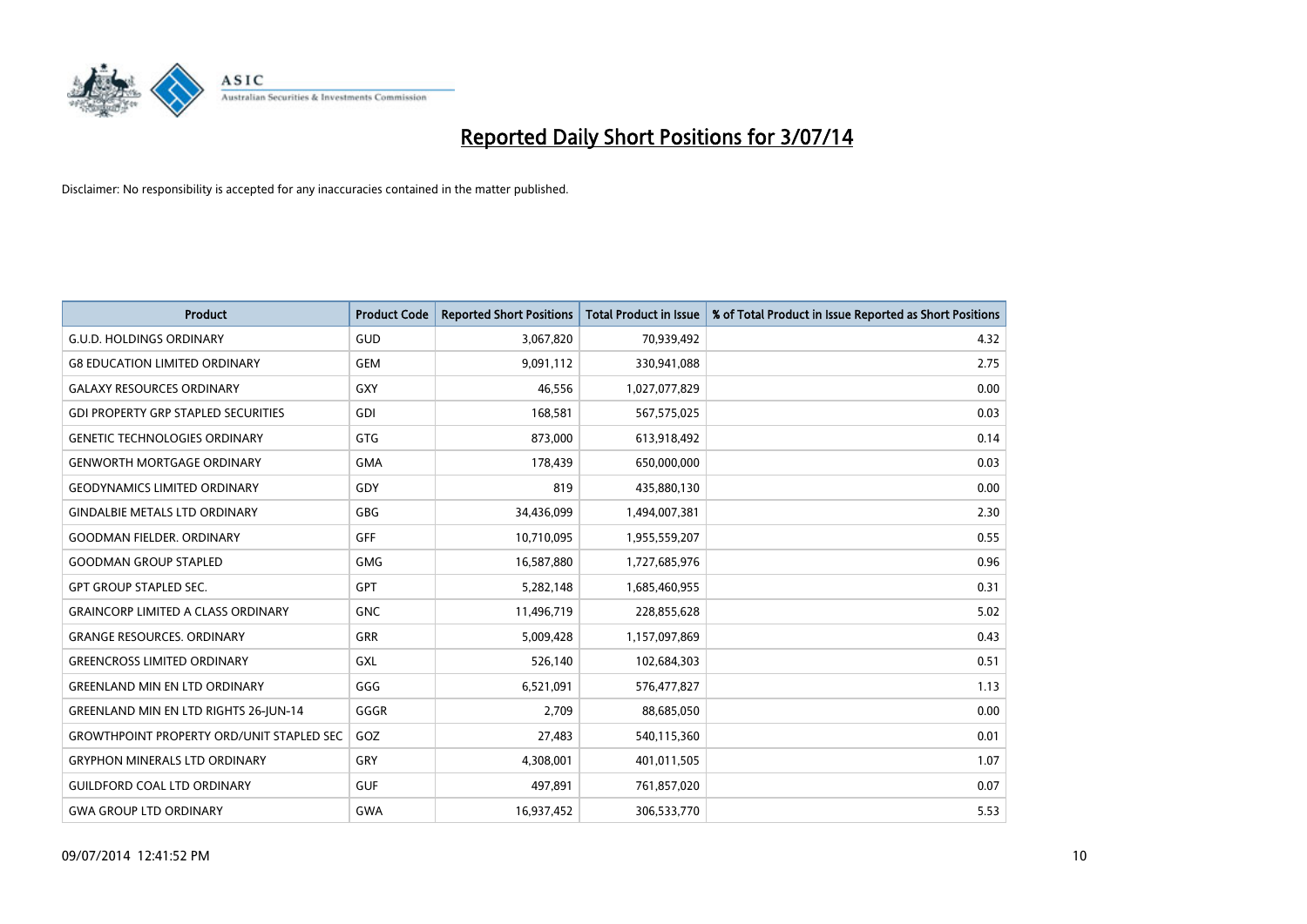

| <b>Product</b>                           | <b>Product Code</b> | <b>Reported Short Positions</b> | <b>Total Product in Issue</b> | % of Total Product in Issue Reported as Short Positions |
|------------------------------------------|---------------------|---------------------------------|-------------------------------|---------------------------------------------------------|
| HARVEY NORMAN ORDINARY                   | <b>HVN</b>          | 58,162,531                      | 1,062,316,784                 | 5.48                                                    |
| <b>HENDERSON GROUP CDI 1:1</b>           | <b>HGG</b>          | 1,226,403                       | 667,097,807                   | 0.18                                                    |
| HFA HOLDINGS LIMITED ORDINARY            | <b>HFA</b>          | 3,809                           | 136,548,880                   | 0.00                                                    |
| HIGHFIELD RES LTD ORDINARY               | <b>HFR</b>          | 26,134                          | 155,825,003                   | 0.02                                                    |
| <b>HIGHLANDS PACIFIC ORDINARY</b>        | <b>HIG</b>          | 3,153                           | 854,261,346                   | 0.00                                                    |
| <b>HILLS LTD ORDINARY</b>                | <b>HIL</b>          | 101,579                         | 234,673,087                   | 0.04                                                    |
| HORIZON OIL LIMITED ORDINARY             | <b>HZN</b>          | 59,545,364                      | 1,301,981,265                 | 4.57                                                    |
| <b>IBUY GROUP LTD ORDINARY</b>           | <b>IBY</b>          | 4,008,988                       | 426,069,834                   | 0.94                                                    |
| <b>IINET LIMITED ORDINARY</b>            | <b>IIN</b>          | 13,786,150                      | 161,238,847                   | 8.55                                                    |
| <b>ILUKA RESOURCES ORDINARY</b>          | ILU                 | 38,214,037                      | 418,700,517                   | 9.13                                                    |
| <b>IMDEX LIMITED ORDINARY</b>            | <b>IMD</b>          | 3,534,576                       | 212,110,368                   | 1.67                                                    |
| <b>INCITEC PIVOT ORDINARY</b>            | IPL                 | 29,959,337                      | 1,654,998,197                 | 1.81                                                    |
| <b>INDEPENDENCE GROUP ORDINARY</b>       | <b>IGO</b>          | 240,553                         | 233,323,905                   | 0.10                                                    |
| <b>INDOPHIL RESOURCES ORDINARY</b>       | <b>IRN</b>          | 153,250                         | 1,203,146,194                 | 0.01                                                    |
| <b>INDUSTRIA REIT STAPLED</b>            | <b>IDR</b>          | 117,429                         | 125,000,001                   | 0.09                                                    |
| <b>INFIGEN ENERGY STAPLED SECURITIES</b> | <b>IFN</b>          | 2,509,073                       | 764,993,434                   | 0.33                                                    |
| <b>INFOMEDIA LTD ORDINARY</b>            | IFM                 | 35,038                          | 306,766,855                   | 0.01                                                    |
| <b>INGENIA GROUP STAPLED SECURITIES</b>  | <b>INA</b>          | 2,320,925                       | 676,240,232                   | 0.34                                                    |
| <b>INSURANCE AUSTRALIA ORDINARY</b>      | <b>IAG</b>          | 15,893,652                      | 2,341,618,048                 | 0.68                                                    |
| <b>INTREPID MINES ORDINARY</b>           | <b>IAU</b>          | 7,458,066                       | 557,343,570                   | 1.34                                                    |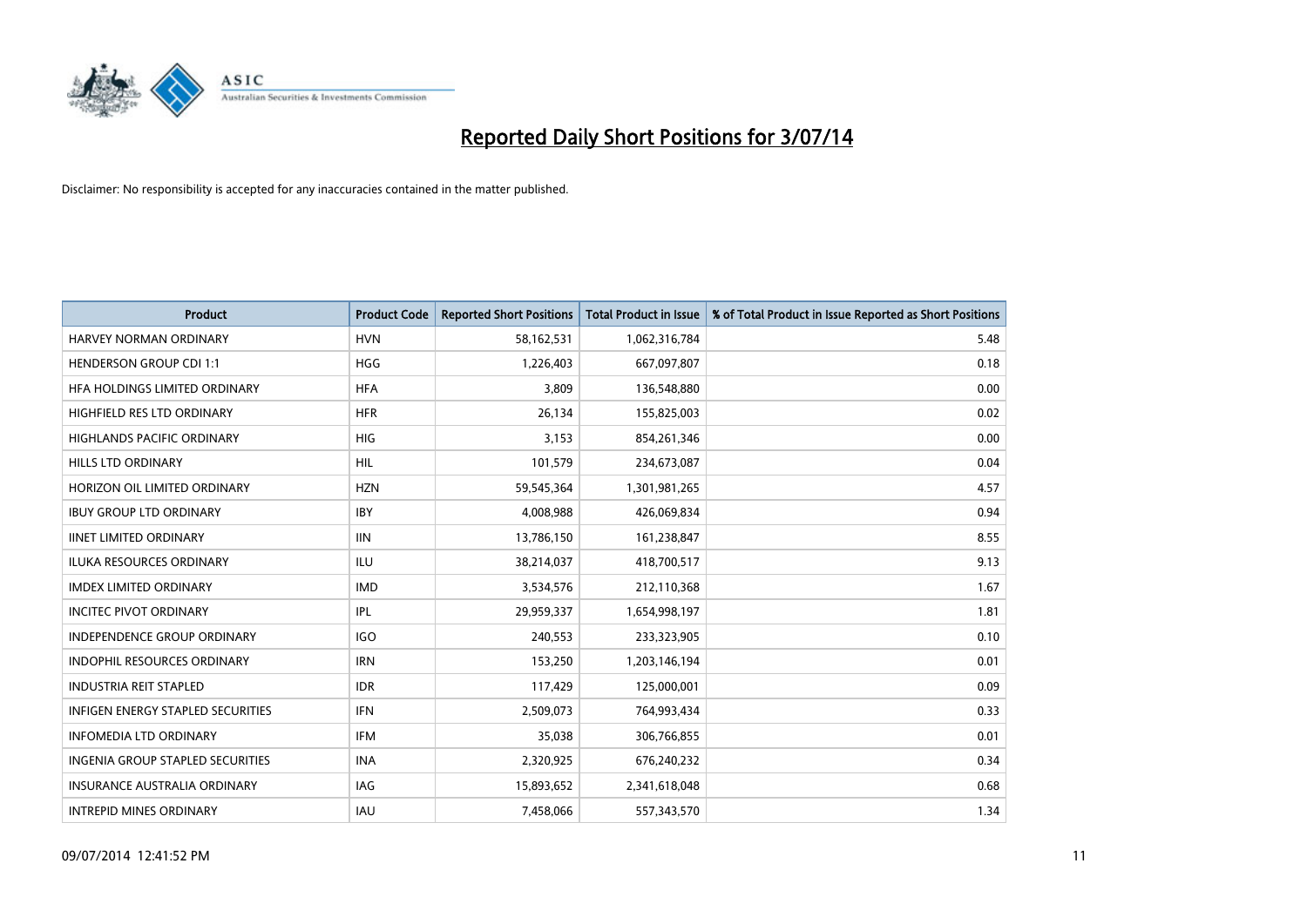

| <b>Product</b>                                | <b>Product Code</b> | <b>Reported Short Positions</b> | <b>Total Product in Issue</b> | % of Total Product in Issue Reported as Short Positions |
|-----------------------------------------------|---------------------|---------------------------------|-------------------------------|---------------------------------------------------------|
| <b>INVESTA OFFICE FUND STAPLED SECURITIES</b> | <b>IOF</b>          | 1,030,215                       | 614,047,458                   | 0.17                                                    |
| <b>INVOCARE LIMITED ORDINARY</b>              | IVC.                | 4,717,016                       | 110,030,298                   | 4.29                                                    |
| <b>IOOF HOLDINGS LTD ORDINARY</b>             | IFL                 | 7,104,605                       | 232,118,034                   | 3.06                                                    |
| <b>IPROPERTY GROUP LTD ORDINARY</b>           | <b>IPP</b>          | 3,628,174                       | 181,703,204                   | 2.00                                                    |
| <b>IRESS LIMITED ORDINARY</b>                 | <b>IRE</b>          | 4,361,142                       | 159,097,319                   | 2.74                                                    |
| <b>IRON ORE HOLDINGS ORDINARY</b>             | <b>IOH</b>          | 26,197                          | 161,174,005                   | 0.02                                                    |
| <b>ISELECT LTD ORDINARY</b>                   | <b>ISU</b>          | 295,197                         | 260,889,894                   | 0.11                                                    |
| <b>ISENTIA GROUP LTD ORDINARY</b>             | <b>ISD</b>          | 9,998                           | 200,000,001                   | 0.00                                                    |
| JAMES HARDIE INDUST CHESS DEPOSITARY INT      | <b>IHX</b>          | 3,324,111                       | 444,867,063                   | 0.75                                                    |
| <b>JAPARA HEALTHCARE LT ORDINARY</b>          | <b>IHC</b>          | 5,397,962                       | 262,500,000                   | 2.06                                                    |
| <b>JB HI-FI LIMITED ORDINARY</b>              | <b>JBH</b>          | 12,858,834                      | 98,947,309                    | 13.00                                                   |
| <b>KAGARA LTD ORDINARY</b>                    | KZL                 | 4,528,381                       | 798,953,117                   | 0.57                                                    |
| KAROON GAS AUSTRALIA ORDINARY                 | <b>KAR</b>          | 13,788,606                      | 255,841,581                   | 5.39                                                    |
| KATHMANDU HOLD LTD ORDINARY                   | <b>KMD</b>          | 2,632,939                       | 200,633,469                   | 1.31                                                    |
| <b>KBL MINING LIMITED ORDINARY</b>            | <b>KBL</b>          | 1,820                           | 393,535,629                   | 0.00                                                    |
| KINGSGATE CONSOLID. ORDINARY                  | <b>KCN</b>          | 8,915,139                       | 223,584,937                   | 3.99                                                    |
| KINGSROSE MINING LTD ORDINARY                 | <b>KRM</b>          | 559,474                         | 358,611,493                   | 0.16                                                    |
| LEIGHTON HOLDINGS ORDINARY                    | LEI                 | 7,449,526                       | 338,503,563                   | 2.20                                                    |
| LEND LEASE GROUP UNIT/ORD STAPLED             | LLC                 | 5,044,052                       | 577,475,833                   | 0.87                                                    |
| LIQUEFIED NATURAL ORDINARY                    | <b>LNG</b>          | 7,333,368                       | 446,479,015                   | 1.64                                                    |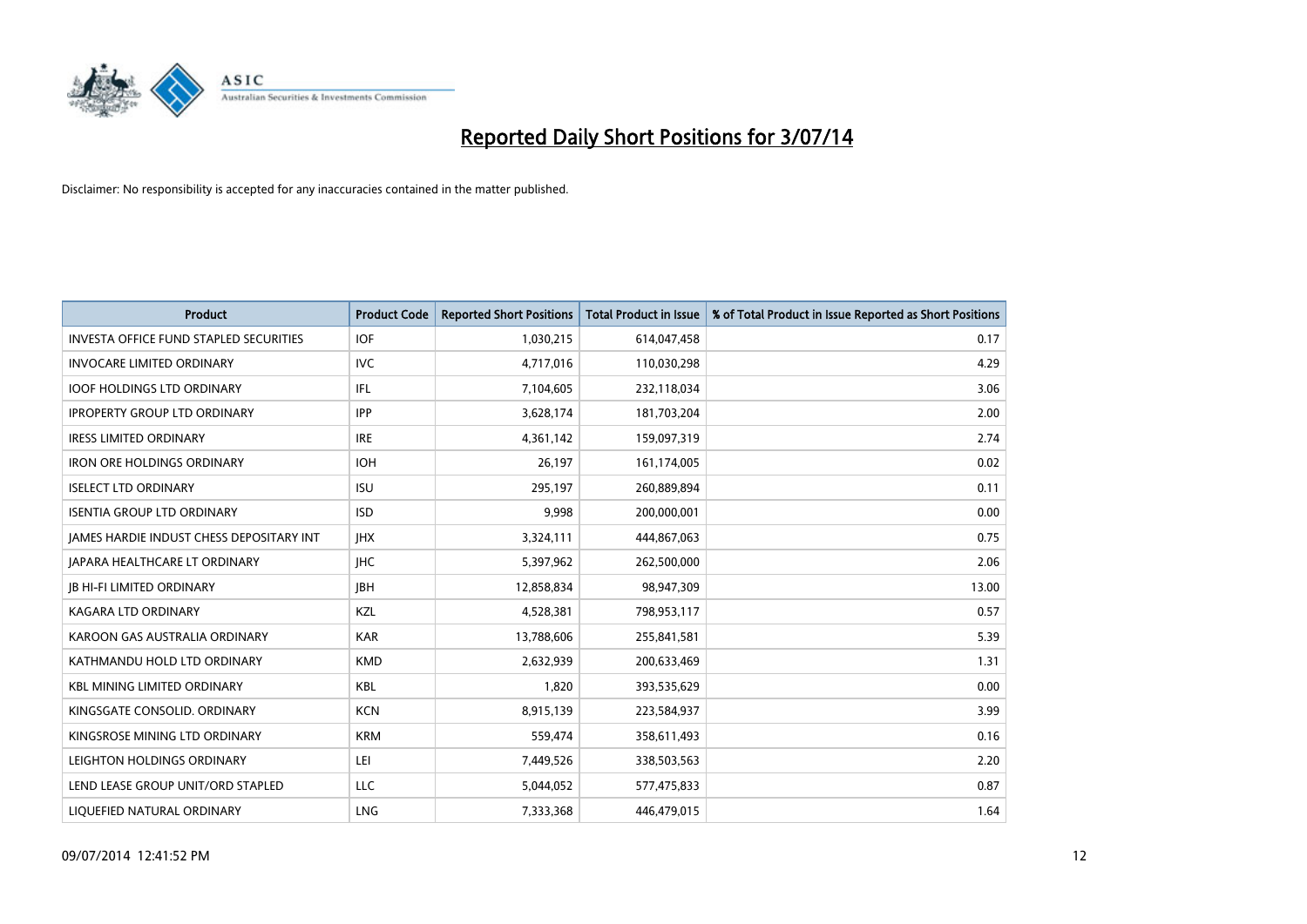

| <b>Product</b>                        | <b>Product Code</b> | <b>Reported Short Positions</b> | <b>Total Product in Issue</b> | % of Total Product in Issue Reported as Short Positions |
|---------------------------------------|---------------------|---------------------------------|-------------------------------|---------------------------------------------------------|
| LONESTAR RESO LTD ORDINARY            | LNR                 | 79,497                          | 752,187,211                   | 0.01                                                    |
| LYNAS CORPORATION ORDINARY            | <b>LYC</b>          | 124,179,552                     | 2,333,661,566                 | 5.32                                                    |
| <b>M2 GRP LTD ORDINARY</b>            | <b>MTU</b>          | 14,501,456                      | 180,491,516                   | 8.03                                                    |
| MACA LIMITED ORDINARY                 | <b>MLD</b>          | 117,621                         | 202,676,373                   | 0.06                                                    |
| <b>MACMAHON HOLDINGS ORDINARY</b>     | <b>MAH</b>          | 24,964                          | 1,261,699,966                 | 0.00                                                    |
| MACO ATLAS ROADS GRP ORDINARY STAPLED | <b>MQA</b>          | 3,773,984                       | 487,230,540                   | 0.77                                                    |
| MACQUARIE GROUP LTD ORDINARY          | <b>MOG</b>          | 1,622,700                       | 321,175,323                   | 0.51                                                    |
| MAGELLAN FIN GRP LTD ORDINARY         | <b>MFG</b>          | 3,517,917                       | 158,842,157                   | 2.21                                                    |
| <b>MANTRA GROUP LTD ORDINARY</b>      | <b>MTR</b>          | 138,864                         | 249,471,229                   | 0.06                                                    |
| <b>MATRIX C &amp; E LTD ORDINARY</b>  | <b>MCE</b>          | 2,731,776                       | 94,555,428                    | 2.89                                                    |
| MAVERICK DRILLING ORDINARY            | <b>MAD</b>          | 4,552,253                       | 533,885,763                   | 0.85                                                    |
| <b>MAXITRANS INDUSTRIES ORDINARY</b>  | <b>MXI</b>          | 426,496                         | 185,075,653                   | 0.23                                                    |
| MAYNE PHARMA LTD ORDINARY             | <b>MYX</b>          | 2,006,134                       | 586,651,477                   | 0.34                                                    |
| MCMILLAN SHAKESPEARE ORDINARY         | <b>MMS</b>          | 709,478                         | 74,523,965                    | 0.95                                                    |
| <b>MCPHERSON'S LTD ORDINARY</b>       | <b>MCP</b>          | 97,550                          | 95,434,645                    | 0.10                                                    |
| MEDUSA MINING LTD ORDINARY            | <b>MML</b>          | 6,965,632                       | 207,794,301                   | 3.35                                                    |
| MELBOURNE IT LIMITED ORDINARY         | MLB                 | 11,022                          | 92,944,392                    | 0.01                                                    |
| <b>MERMAID MARINE ORDINARY</b>        | <b>MRM</b>          | 7,309,795                       | 366,766,098                   | 1.99                                                    |
| MESOBLAST LIMITED ORDINARY            | <b>MSB</b>          | 20,484,225                      | 321,640,094                   | 6.37                                                    |
| METALS X LIMITED ORDINARY             | <b>MLX</b>          | 1,277,170                       | 1,655,386,110                 | 0.08                                                    |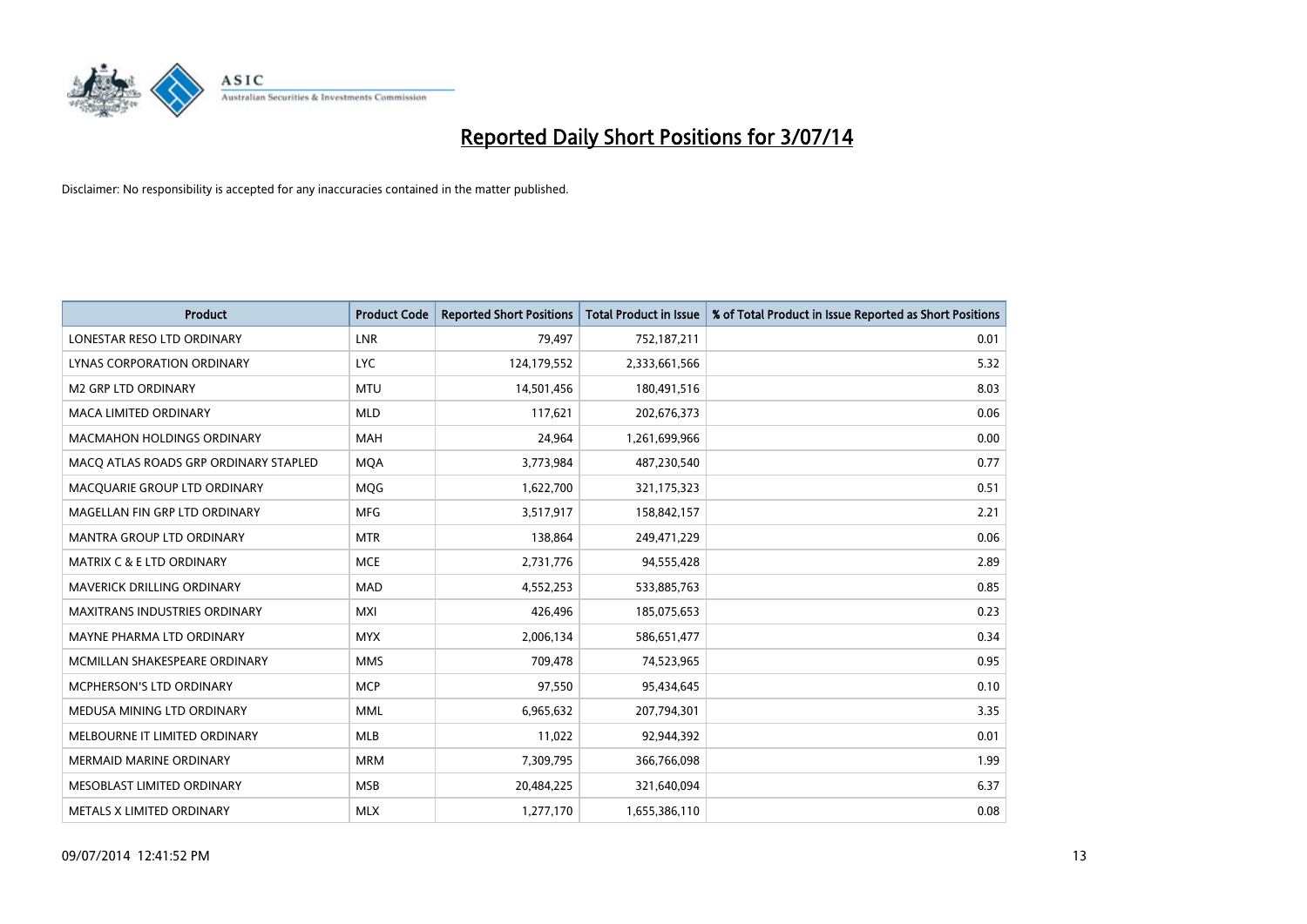

| <b>Product</b>                     | <b>Product Code</b> | <b>Reported Short Positions</b> | <b>Total Product in Issue</b> | % of Total Product in Issue Reported as Short Positions |
|------------------------------------|---------------------|---------------------------------|-------------------------------|---------------------------------------------------------|
| METCASH LIMITED ORDINARY           | <b>MTS</b>          | 110,418,089                     | 888,338,048                   | 12.43                                                   |
| METMINCO LIMITED ORDINARY          | <b>MNC</b>          | 142,147                         | 1,749,543,023                 | 0.01                                                    |
| MIGHTY RIVER POWER ORDINARY        | <b>MYT</b>          | 3,942,474                       | 1,400,012,517                 | 0.28                                                    |
| MINCOR RESOURCES NL ORDINARY       | <b>MCR</b>          | 37,826                          | 188,208,274                   | 0.02                                                    |
| MINERAL DEPOSITS ORDINARY          | <b>MDL</b>          | 957,924                         | 103,538,786                   | 0.93                                                    |
| MINERAL RESOURCES, ORDINARY        | <b>MIN</b>          | 13,994,844                      | 186,556,246                   | 7.50                                                    |
| MINT WIRELESS ORDINARY             | <b>MNW</b>          | 1,278,018                       | 450,872,395                   | 0.28                                                    |
| MIRABELA NICKEL LTD ORDINARY       | <b>MBN</b>          | 30,676,295                      | 929,710,216                   | 3.30                                                    |
| MIRVAC GROUP STAPLED SECURITIES    | <b>MGR</b>          | 1,847,789                       | 3,692,279,772                 | 0.05                                                    |
| MOKO SOCIAL MEDIA ORDINARY         | <b>MKB</b>          | 73,103                          | 552,853,091                   | 0.01                                                    |
| MOLOPO ENERGY LTD ORDINARY         | <b>MPO</b>          | 202,623                         | 248,520,949                   | 0.08                                                    |
| <b>MONADELPHOUS GROUP ORDINARY</b> | <b>MND</b>          | 12,297,848                      | 92,679,570                    | 13.27                                                   |
| MORTGAGE CHOICE LTD ORDINARY       | <b>MOC</b>          | 11,867                          | 123,780,387                   | 0.01                                                    |
| <b>MOUNT GIBSON IRON ORDINARY</b>  | <b>MGX</b>          | 12,789,927                      | 1,090,584,232                 | 1.17                                                    |
| MULTIPLEX SITES SITES              | <b>MXUPA</b>        | 1,815                           | 4,500,000                     | 0.04                                                    |
| MYER HOLDINGS LTD ORDINARY         | <b>MYR</b>          | 62,380,298                      | 585,684,551                   | 10.65                                                   |
| MYSTATE LIMITED ORDINARY           | <b>MYS</b>          | 7,852                           | 87,261,995                    | 0.01                                                    |
| NANOSONICS LIMITED ORDINARY        | <b>NAN</b>          | 1,678,513                       | 263,823,826                   | 0.64                                                    |
| NATIONAL AUST. BANK ORDINARY       | <b>NAB</b>          | 7,112,990                       | 2,353,916,258                 | 0.30                                                    |
| NATIONAL STORAGE STAPLED           | <b>NSR</b>          | 374,594                         | 244,897,096                   | 0.15                                                    |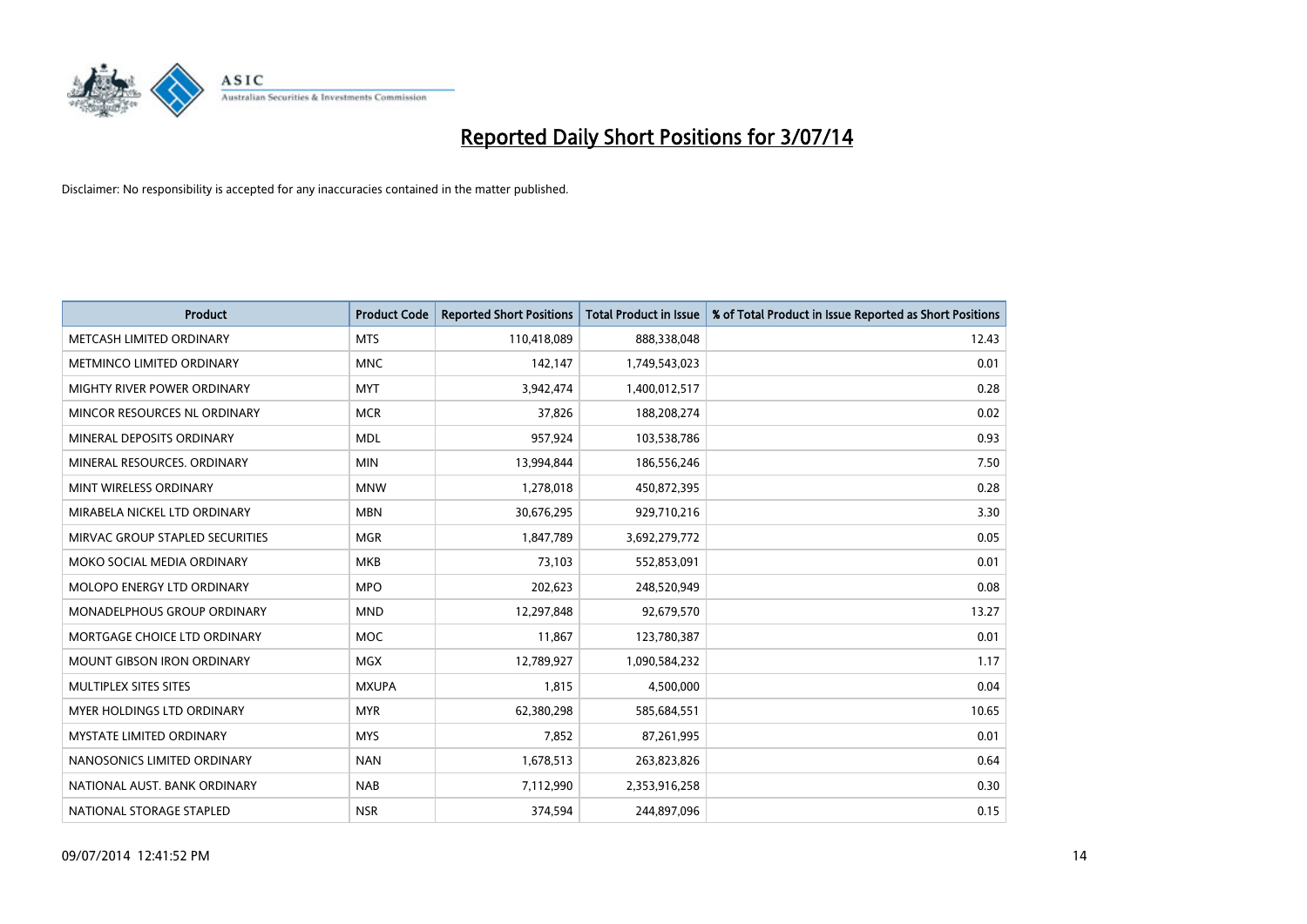

| <b>Product</b>                | <b>Product Code</b> | <b>Reported Short Positions</b> | <b>Total Product in Issue</b> | % of Total Product in Issue Reported as Short Positions |
|-------------------------------|---------------------|---------------------------------|-------------------------------|---------------------------------------------------------|
| NAVITAS LIMITED ORDINARY      | <b>NVT</b>          | 2,641,743                       | 375,712,581                   | 0.70                                                    |
| NEARMAP LTD ORDINARY          | <b>NEA</b>          | 695,100                         | 337,346,101                   | 0.21                                                    |
| NEON ENERGY LIMITED ORDINARY  | <b>NEN</b>          | 332,759                         | 553,037,848                   | 0.06                                                    |
| NEUREN PHARMACEUT, ORDINARY   | <b>NEU</b>          | 225,038                         | 1,555,354,272                 | 0.01                                                    |
| NEW HOPE CORPORATION ORDINARY | <b>NHC</b>          | 1,307,269                       | 830,933,112                   | 0.16                                                    |
| NEWCREST MINING ORDINARY      | <b>NCM</b>          | 13,610,301                      | 766,510,971                   | 1.78                                                    |
| NEWS CORP A NON-VOTING CDI    | <b>NWSLV</b>        | 411,212                         | 3,111,659                     | 13.22                                                   |
| NEWS CORP B VOTING CDI        | <b>NWS</b>          | 2,266,193                       | 21,481,870                    | 10.55                                                   |
| NEWSAT LIMITED ORDINARY       | <b>NWT</b>          | 8,002,243                       | 612,199,841                   | 1.31                                                    |
| NEXTDC LIMITED ORDINARY       | <b>NXT</b>          | 16,129,154                      | 193,154,486                   | 8.35                                                    |
| NEXUS ENERGY LIMITED ORDINARY | <b>NXS</b>          | 83,983                          | 1,330,219,459                 | 0.01                                                    |
| NIB HOLDINGS LIMITED ORDINARY | <b>NHF</b>          | 2,241,275                       | 439,004,182                   | 0.51                                                    |
| NIDO PETROLEUM ORDINARY       | <b>NDO</b>          | 42,500                          | 2,049,984,302                 | 0.00                                                    |
| NINE ENTERTAINMENT ORDINARY   | <b>NEC</b>          | 9,682,151                       | 940,295,023                   | 1.03                                                    |
| NOBLE MINERAL RES ORDINARY    | <b>NMG</b>          | 2,365,726                       | 666,397,952                   | 0.36                                                    |
| NORTHERN IRON LTD ORDINARY    | <b>NFE</b>          | 11,392                          | 484,405,314                   | 0.00                                                    |
| NORTHERN STAR ORDINARY        | <b>NST</b>          | 3,663,949                       | 579,404,804                   | 0.63                                                    |
| NRW HOLDINGS LIMITED ORDINARY | <b>NWH</b>          | 12,130,497                      | 278,888,011                   | 4.35                                                    |
| NUFARM LIMITED ORDINARY       | <b>NUF</b>          | 16,358,315                      | 264,021,627                   | 6.20                                                    |
| NUPLEX INDUSTRIES ORDINARY    | <b>NPX</b>          | 1,000                           | 198,125,827                   | 0.00                                                    |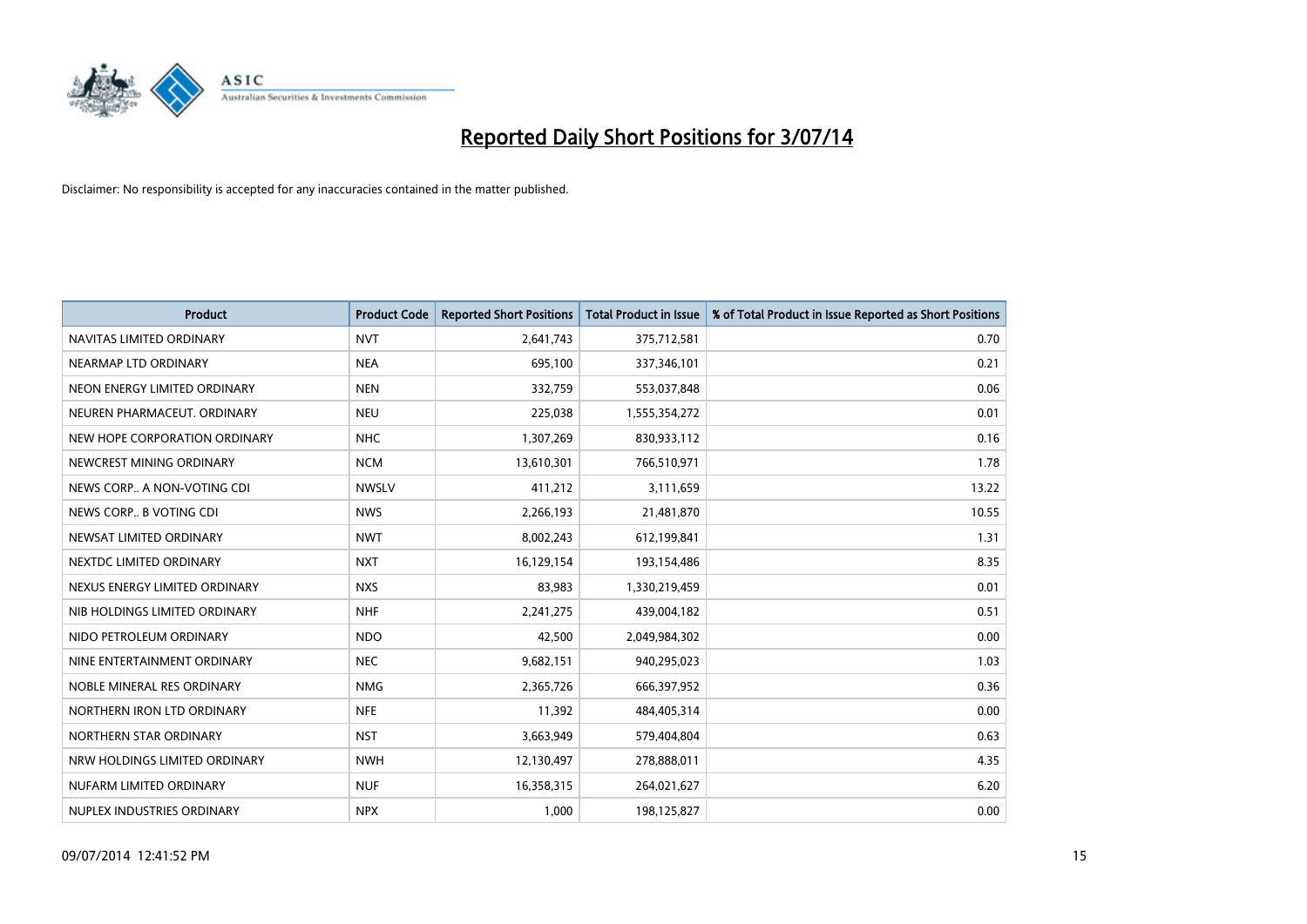

| Product                               | <b>Product Code</b> | <b>Reported Short Positions</b> | <b>Total Product in Issue</b> | % of Total Product in Issue Reported as Short Positions |
|---------------------------------------|---------------------|---------------------------------|-------------------------------|---------------------------------------------------------|
| OCEANAGOLD CORP. CHESS DEPOSITARY INT | <b>OGC</b>          | 1,285,814                       | 301,148,520                   | 0.43                                                    |
| OIL SEARCH LTD ORDINARY               | OSH                 | 11,221,975                      | 1,519,022,225                 | 0.74                                                    |
| OM HOLDINGS LIMITED ORDINARY          | OMH                 | 58,321                          | 733,423,337                   | 0.01                                                    |
| ORICA LIMITED ORDINARY                | ORI                 | 11,044,679                      | 372,743,291                   | 2.96                                                    |
| ORIGIN ENERGY ORDINARY                | <b>ORG</b>          | 7,670,950                       | 1,103,645,753                 | 0.70                                                    |
| OROCOBRE LIMITED ORDINARY             | <b>ORE</b>          | 2,130,720                       | 132,041,911                   | 1.61                                                    |
| ORORA LIMITED ORDINARY                | <b>ORA</b>          | 665,040                         | 1,206,684,923                 | 0.06                                                    |
| OROTONGROUP LIMITED ORDINARY          | ORL                 | 192,113                         | 40,880,902                    | 0.47                                                    |
| <b>OTOC LTD ORDINARY</b>              | <b>OTC</b>          | 274,286                         | 193,062,512                   | 0.14                                                    |
| OZ MINERALS ORDINARY                  | <b>OZL</b>          | 15,143,997                      | 303,470,022                   | 4.99                                                    |
| OZFOREX GROUP LTD ORDINARY            | <b>OFX</b>          | 7,499,105                       | 240,000,000                   | 3.12                                                    |
| PACIFIC BRANDS ORDINARY               | <b>PBG</b>          | 21,552,256                      | 917,226,291                   | 2.35                                                    |
| PACT GROUP HLDGS LTD ORDINARY         | PGH                 | 4,695,692                       | 294,097,961                   | 1.60                                                    |
| PALADIN ENERGY LTD ORDINARY           | <b>PDN</b>          | 112,915,114                     | 964, 367, 284                 | 11.71                                                   |
| PANAUST LIMITED ORDINARY              | <b>PNA</b>          | 1,206,982                       | 635,580,654                   | 0.19                                                    |
| PANORAMIC RESOURCES ORDINARY          | PAN                 | 353,476                         | 322,275,824                   | 0.11                                                    |
| PANTERRA GOLD LTD ORDINARY            | PGI                 | 1                               | 789,844,737                   | 0.00                                                    |
| PAPERLINX LIMITED ORDINARY            | <b>PPX</b>          | 44,770                          | 665,181,261                   | 0.01                                                    |
| PAPILLON RES LTD ORDINARY             | <b>PIR</b>          | 6,195,954                       | 352,044,210                   | 1.76                                                    |
| PEET LIMITED ORDINARY                 | <b>PPC</b>          | 89,341                          | 433,389,348                   | 0.02                                                    |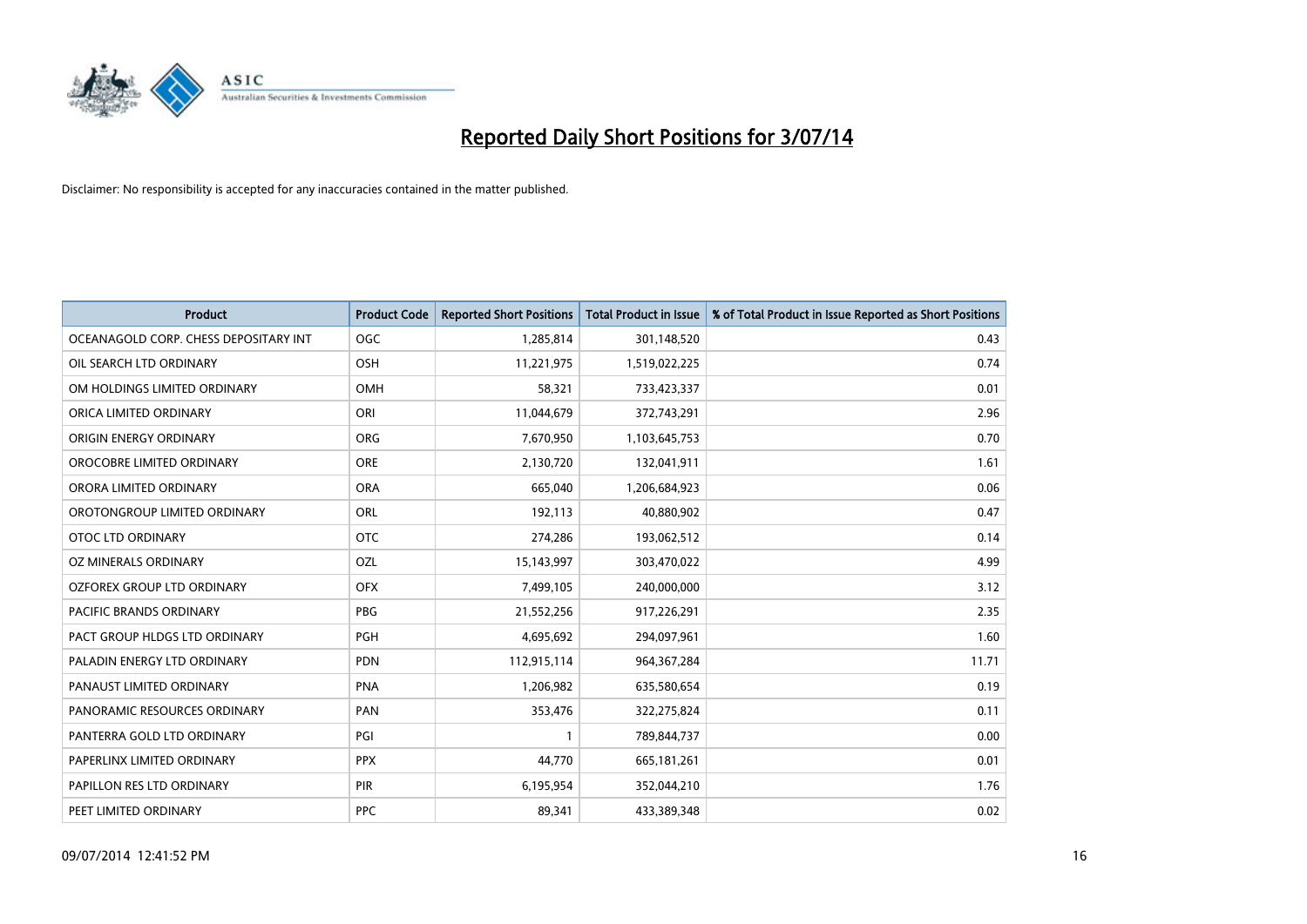

| <b>Product</b>                      | <b>Product Code</b> | <b>Reported Short Positions</b> | <b>Total Product in Issue</b> | % of Total Product in Issue Reported as Short Positions |
|-------------------------------------|---------------------|---------------------------------|-------------------------------|---------------------------------------------------------|
| PERPETUAL LIMITED ORDINARY          | PPT                 | 1,358,320                       | 46,574,426                    | 2.92                                                    |
| PERSEUS MINING LTD ORDINARY         | <b>PRU</b>          | 6,725,166                       | 526,656,401                   | 1.28                                                    |
| PHARMAXIS LTD ORDINARY              | <b>PXS</b>          | 87,025                          | 309,514,849                   | 0.03                                                    |
| PLATINUM ASSET ORDINARY             | <b>PTM</b>          | 1,043,792                       | 580,336,142                   | 0.18                                                    |
| PLATINUM AUSTRALIA ORDINARY         | <b>PLA</b>          | 836,027                         | 504,968,043                   | 0.17                                                    |
| PMP LIMITED ORDINARY                | <b>PMP</b>          | 1,547,988                       | 323,781,124                   | 0.48                                                    |
| PRANA BIOTECHNOLOGY ORDINARY        | PBT                 | 3,572,509                       | 488,646,960                   | 0.73                                                    |
| PREMIER INVESTMENTS ORDINARY        | <b>PMV</b>          | 173,809                         | 155,714,874                   | 0.11                                                    |
| PRIMA BIOMED LTD ORDINARY           | <b>PRR</b>          | 1,200                           | 1,228,709,341                 | 0.00                                                    |
| PRIMARY HEALTH CARE ORDINARY        | <b>PRY</b>          | 17,677,986                      | 505,659,944                   | 3.50                                                    |
| PRIME MEDIA GRP LTD ORDINARY        | <b>PRT</b>          | 1,814,417                       | 366,330,303                   | 0.50                                                    |
| PROGRAMMED ORDINARY                 | PRG                 | 405,785                         | 118,253,992                   | 0.34                                                    |
| <b>QANTAS AIRWAYS ORDINARY</b>      | QAN                 | 79,249,214                      | 2,196,330,250                 | 3.61                                                    |
| OBE INSURANCE GROUP ORDINARY        | <b>OBE</b>          | 7,199,626                       | 1,277,602,695                 | 0.56                                                    |
| ORXPHARMA LTD ORDINARY              | <b>QRX</b>          | 30,000                          | 164,190,969                   | 0.02                                                    |
| <b>QUBE HOLDINGS LTD ORDINARY</b>   | <b>QUB</b>          | 22,258,342                      | 1,051,172,929                 | 2.12                                                    |
| RAMELIUS RESOURCES ORDINARY         | <b>RMS</b>          | 200,160                         | 365,740,380                   | 0.05                                                    |
| RAMSAY HEALTH CARE ORDINARY         | <b>RHC</b>          | 1,317,315                       | 202,081,252                   | 0.65                                                    |
| <b>RCG CORPORATION LTD ORDINARY</b> | <b>RCG</b>          | 11,916                          | 263,808,625                   | 0.00                                                    |
| RCR TOMLINSON ORDINARY              | <b>RCR</b>          | 544,435                         | 136,989,238                   | 0.40                                                    |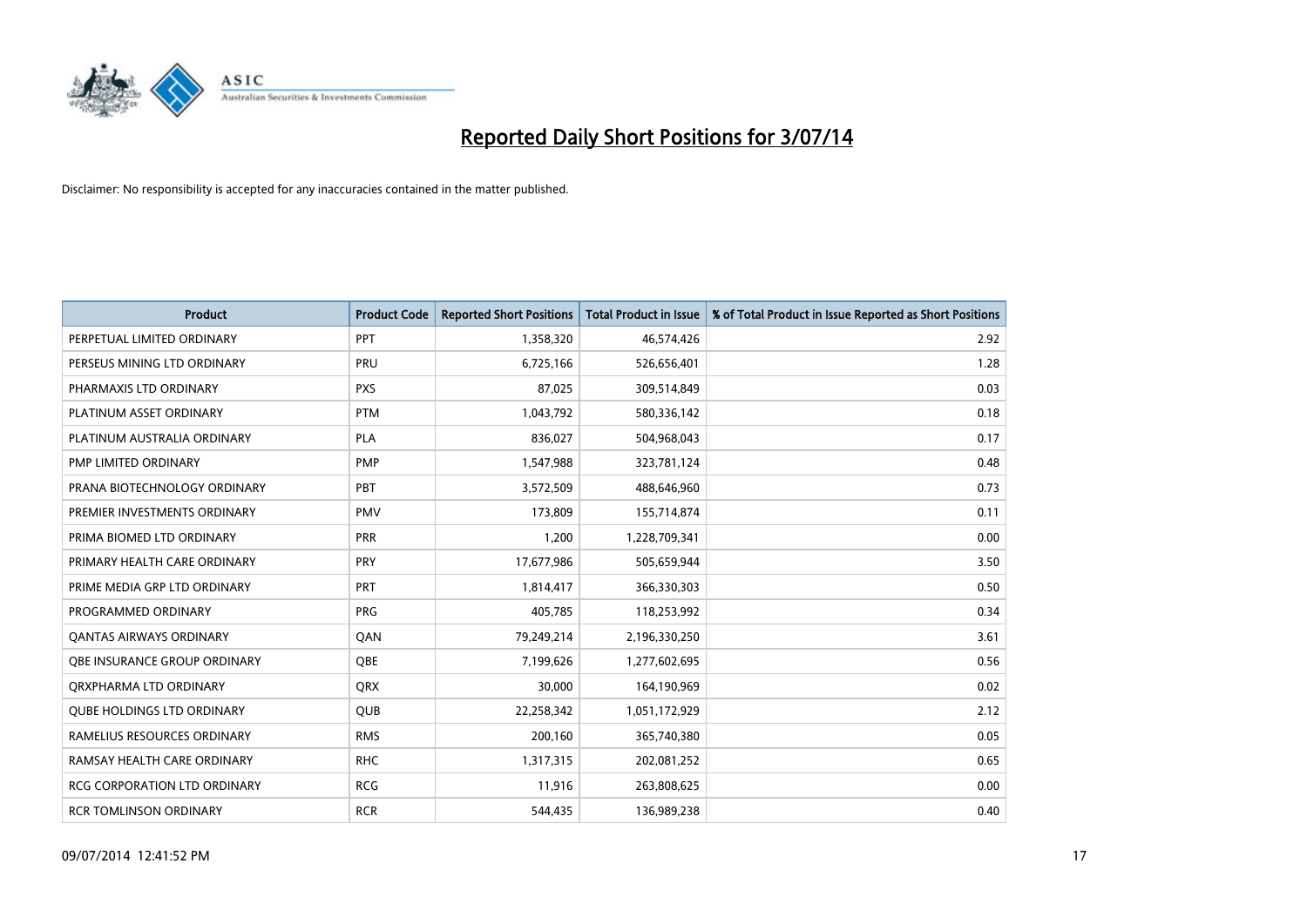

| <b>Product</b>                      | <b>Product Code</b> | <b>Reported Short Positions</b> | <b>Total Product in Issue</b> | % of Total Product in Issue Reported as Short Positions |
|-------------------------------------|---------------------|---------------------------------|-------------------------------|---------------------------------------------------------|
| <b>REA GROUP ORDINARY</b>           | <b>REA</b>          | 1,220,198                       | 131,714,699                   | 0.93                                                    |
| RECALL HOLDINGS LTD ORDINARY        | <b>REC</b>          | 5,786,498                       | 312,836,448                   | 1.85                                                    |
| <b>RECKON LIMITED ORDINARY</b>      | <b>RKN</b>          | 1,297,311                       | 126,913,066                   | 1.02                                                    |
| RED 5 LIMITED ORDINARY              | <b>RED</b>          | 174,740                         | 759,451,008                   | 0.02                                                    |
| <b>RED FORK ENERGY ORDINARY</b>     | <b>RFE</b>          | 248,593                         | 501,051,719                   | 0.05                                                    |
| REDBANK ENERGY LTD ORDINARY         | <b>AEJ</b>          | 13                              | 786,287                       | 0.00                                                    |
| REED RESOURCES LTD ORDINARY         | <b>RDR</b>          | 1,015                           | 523,453,895                   | 0.00                                                    |
| REGIS RESOURCES ORDINARY            | <b>RRL</b>          | 36,545,703                      | 499,744,095                   | 7.31                                                    |
| RESMED INC CDI 10:1                 | <b>RMD</b>          | 37,718,354                      | 1,402,915,440                 | 2.69                                                    |
| <b>RESOLUTE MINING ORDINARY</b>     | <b>RSG</b>          | 9,203,506                       | 641,189,223                   | 1.44                                                    |
| <b>RESOURCE GENERATION ORDINARY</b> | <b>RES</b>          | 1,220                           | 581,380,338                   | 0.00                                                    |
| RETAIL FOOD GROUP ORDINARY          | <b>RFG</b>          | 6,897,873                       | 144,868,508                   | 4.76                                                    |
| REX MINERALS LIMITED ORDINARY       | <b>RXM</b>          | 644,351                         | 220,519,784                   | 0.29                                                    |
| RIO TINTO LIMITED ORDINARY          | <b>RIO</b>          | 4,208,517                       | 435,758,720                   | 0.97                                                    |
| ROC OIL COMPANY ORDINARY            | <b>ROC</b>          | 1,886,938                       | 687,618,400                   | 0.27                                                    |
| ROYAL WOLF HOLDINGS ORDINARY        | <b>RWH</b>          | 214,241                         | 100,387,052                   | 0.21                                                    |
| RUBIK FINANCIAL LTD. ORDINARY       | RFL                 | 41,052                          | 340,999,914                   | 0.01                                                    |
| RURALCO HOLDINGS ORDINARY           | <b>RHL</b>          | 3,658                           | 77,291,069                    | 0.00                                                    |
| RXP SERVICES LTD ORDINARY           | <b>RXP</b>          | 15,752                          | 133,028,367                   | 0.01                                                    |
| SAI GLOBAL LIMITED ORDINARY         | SAI                 | 293,650                         | 210,815,541                   | 0.14                                                    |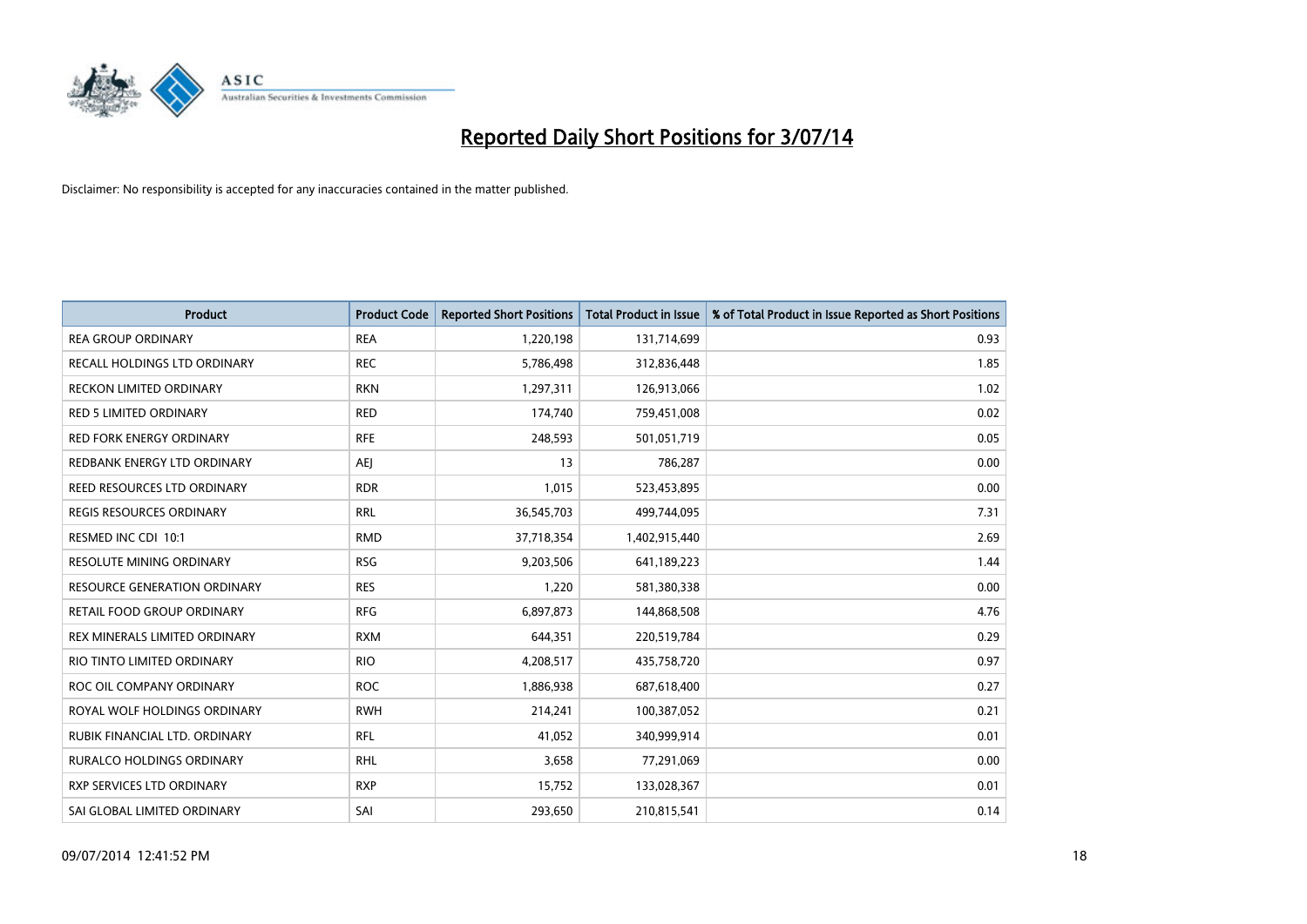

| <b>Product</b>                        | <b>Product Code</b> | <b>Reported Short Positions</b> | <b>Total Product in Issue</b> | % of Total Product in Issue Reported as Short Positions |
|---------------------------------------|---------------------|---------------------------------|-------------------------------|---------------------------------------------------------|
| SALMAT LIMITED ORDINARY               | <b>SLM</b>          | 54                              | 159,812,799                   | 0.00                                                    |
| SAMSON OIL & GAS LTD ORDINARY         | SSN                 | 19,880,960                      | 2,837,756,933                 | 0.70                                                    |
| SANDFIRE RESOURCES ORDINARY           | <b>SFR</b>          | 1,656,887                       | 155,640,968                   | 1.06                                                    |
| SANTOS LTD ORDINARY                   | <b>STO</b>          | 6,150,140                       | 975,339,363                   | 0.63                                                    |
| SARACEN MINERAL ORDINARY              | <b>SAR</b>          | 802,007                         | 792,784,738                   | 0.10                                                    |
| SCA PROPERTY GROUP STAPLED SECURITIES | <b>SCP</b>          | 36,046,679                      | 648,628,320                   | 5.56                                                    |
| <b>SCENTRE GRP STAPLED</b>            | <b>SCG</b>          | 7,744,484                       | 5,324,296,678                 | 0.15                                                    |
| SEDGMAN LIMITED ORDINARY              | SDM                 | 1,823,945                       | 227,059,277                   | 0.80                                                    |
| SEEK LIMITED ORDINARY                 | <b>SEK</b>          | 9,289,075                       | 340,459,756                   | 2.73                                                    |
| SELECT HARVESTS ORDINARY              | <b>SHV</b>          | 160,619                         | 57,999,427                    | 0.28                                                    |
| SENEX ENERGY LIMITED ORDINARY         | <b>SXY</b>          | 7,666,296                       | 1,146,343,917                 | 0.67                                                    |
| SERVCORP LIMITED ORDINARY             | SRV                 | 6,302                           | 98,432,275                    | 0.01                                                    |
| SERVICE STREAM ORDINARY               | SSM                 | 30                              | 386,389,873                   | 0.00                                                    |
| SEVEN GROUP HOLDINGS ORDINARY         | <b>SVW</b>          | 394,535                         | 302,691,886                   | 0.13                                                    |
| SEVEN WEST MEDIA LTD ORDINARY         | <b>SWM</b>          | 7,809,489                       | 999,160,872                   | 0.78                                                    |
| SEYMOUR WHYTE LTD ORDINARY            | SWL                 | 1,802                           | 87,647,595                    | 0.00                                                    |
| SFG AUSTRALIA LTD ORDINARY            | <b>SFW</b>          | 2,126,650                       | 734,531,160                   | 0.29                                                    |
| SG FLEET GROUP LTD ORDINARY           | <b>SGF</b>          | 738,005                         | 242,691,826                   | 0.30                                                    |
| SIGMA PHARMACEUTICAL ORDINARY         | <b>SIP</b>          | 17,591,759                      | 1,112,511,644                 | 1.58                                                    |
| SILEX SYSTEMS ORDINARY                | <b>SLX</b>          | 3,641,338                       | 170,367,734                   | 2.14                                                    |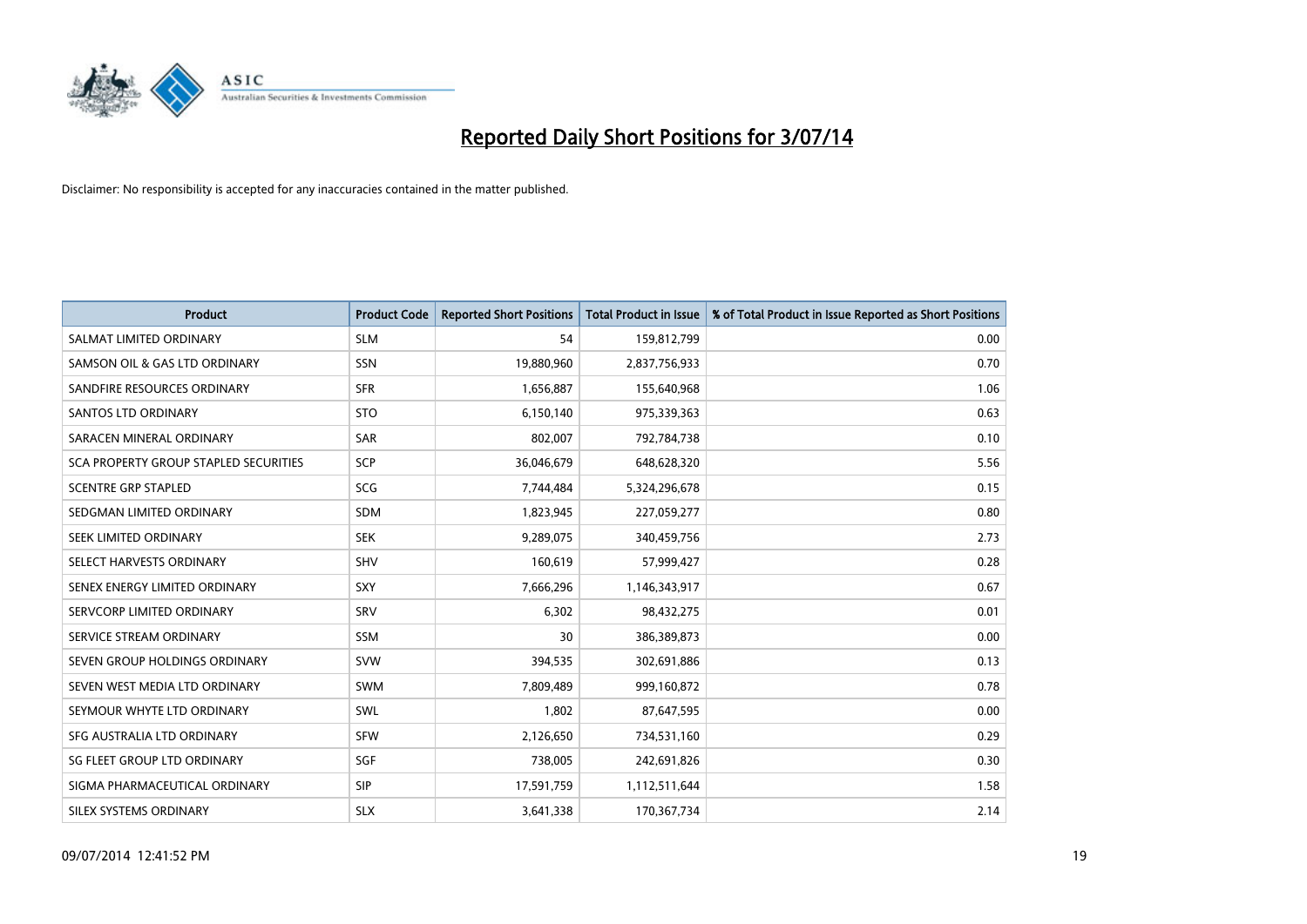

| <b>Product</b>                           | <b>Product Code</b> | <b>Reported Short Positions</b> | <b>Total Product in Issue</b> | % of Total Product in Issue Reported as Short Positions |
|------------------------------------------|---------------------|---------------------------------|-------------------------------|---------------------------------------------------------|
| SILVER CHEF LIMITED ORDINARY             | SIV                 | 84,989                          | 29,469,492                    | 0.29                                                    |
| SILVER LAKE RESOURCE ORDINARY            | <b>SLR</b>          | 17,925,986                      | 503,233,971                   | 3.56                                                    |
| SIMS METAL MGMT LTD ORDINARY             | SGM                 | 11,688,950                      | 204,604,433                   | 5.71                                                    |
| SINGAPORE TELECOMM. CHESS DEPOSITARY INT | SGT                 | 9,997,450                       | 138,054,754                   | 7.24                                                    |
| SINO GAS ENERGY ORDINARY                 | <b>SEH</b>          | 2,169,887                       | 1,530,457,040                 | 0.14                                                    |
| SIRIUS RESOURCES NL ORDINARY             | <b>SIR</b>          | 11,581,819                      | 262,044,586                   | 4.42                                                    |
| SIRTEX MEDICAL ORDINARY                  | <b>SRX</b>          | 99,953                          | 56,108,439                    | 0.18                                                    |
| SKILLED GROUP LTD ORDINARY               | <b>SKE</b>          | 2,105,361                       | 235,254,496                   | 0.89                                                    |
| <b>SKY NETWORK ORDINARY</b>              | <b>SKT</b>          | 156,514                         | 389,139,785                   | 0.04                                                    |
| SKYCITY ENT GRP LTD ORDINARY             | <b>SKC</b>          | 5,517,781                       | 582,088,094                   | 0.95                                                    |
| <b>SLATER &amp; GORDON ORDINARY</b>      | SGH                 | 7,394,143                       | 204,338,625                   | 3.62                                                    |
| SMARTGRP CORPORATION ORDINARY            | <b>SIQ</b>          | 650,000                         | 101,461,150                   | 0.64                                                    |
| SMS MANAGEMENT, ORDINARY                 | <b>SMX</b>          | 3,326,838                       | 70,099,763                    | 4.75                                                    |
| SONIC HEALTHCARE ORDINARY                | SHL                 | 2,968,190                       | 400,811,556                   | 0.74                                                    |
| SOUL PATTINSON (W.H) ORDINARY            | SOL                 | 10,604                          | 239,395,320                   | 0.00                                                    |
| SP AUSNET STAPLED SECURITIES             | SPN                 | 37,723,966                      | 3,425,244,162                 | 1.10                                                    |
| SPARK INFRASTRUCTURE STAPLED US PROHIBT. | SKI                 | 19,259,764                      | 1,466,360,128                 | 1.31                                                    |
| SPDR 200 FUND ETF UNITS                  | <b>STW</b>          | 28,824                          | 46,026,368                    | 0.06                                                    |
| SPECIALTY FASHION ORDINARY               | <b>SFH</b>          | 788                             | 192,236,121                   | 0.00                                                    |
| SPOTLESS GRP HLD LTD ORDINARY            | SPO                 | 10,448,353                      | 1,098,290,178                 | 0.95                                                    |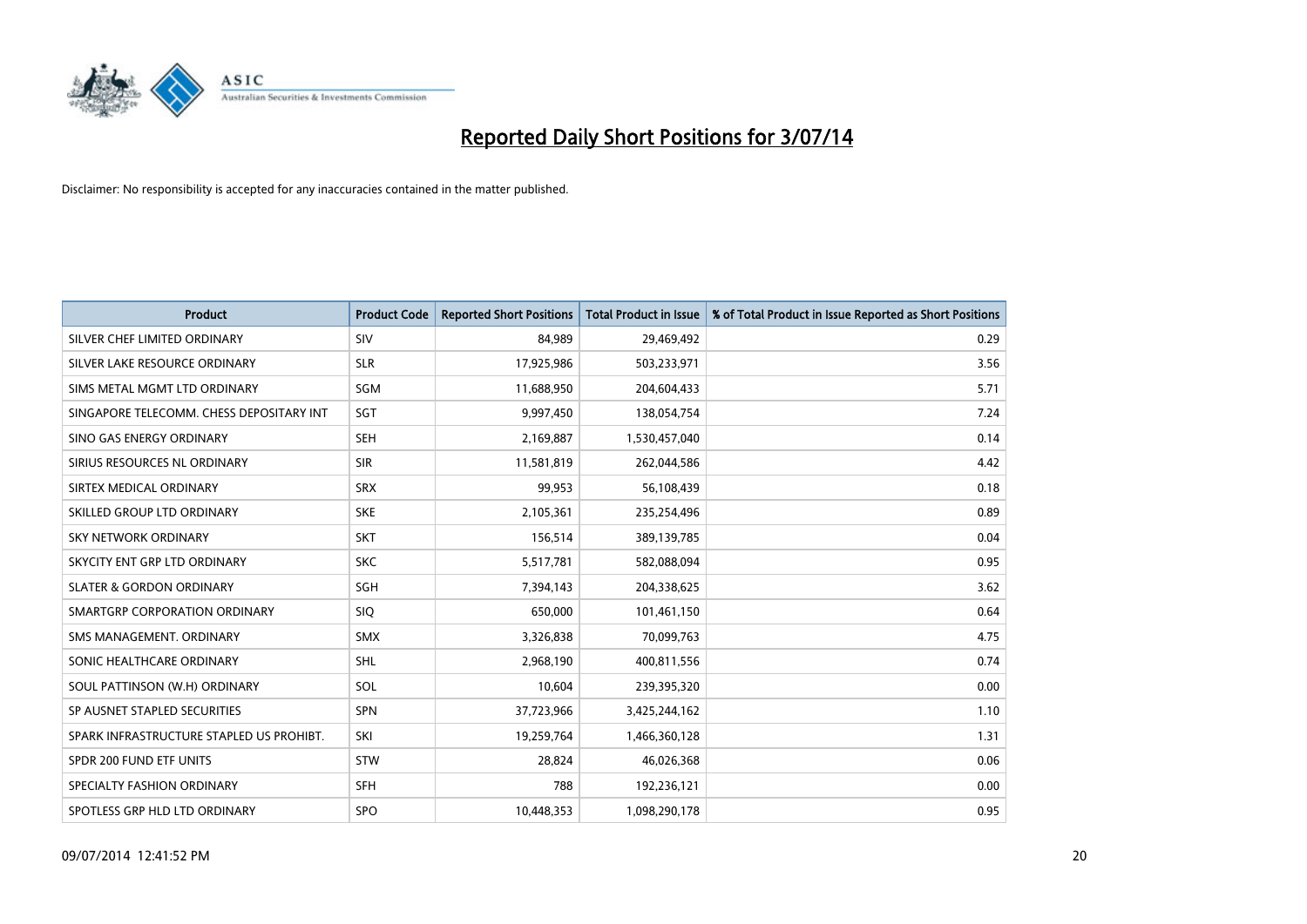

| <b>Product</b>                   | <b>Product Code</b> | <b>Reported Short Positions</b> | <b>Total Product in Issue</b> | % of Total Product in Issue Reported as Short Positions |
|----------------------------------|---------------------|---------------------------------|-------------------------------|---------------------------------------------------------|
| ST BARBARA LIMITED ORDINARY      | <b>SBM</b>          | 14,172,063                      | 488,074,077                   | 2.90                                                    |
| STARPHARMA HOLDINGS ORDINARY     | <b>SPL</b>          | 14,108,609                      | 285,109,680                   | 4.95                                                    |
| STEADFAST GROUP LTD ORDINARY     | <b>SDF</b>          | 3,764,938                       | 501,638,307                   | 0.75                                                    |
| STH CRS ELECT ENGNR ORDINARY     | <b>SXE</b>          | 19,573                          | 161,523,130                   | 0.01                                                    |
| STHN CROSS MEDIA ORDINARY        | SXL                 | 25,533,318                      | 705,246,986                   | 3.62                                                    |
| STOCKLAND UNITS/ORD STAPLED      | SGP                 | 10,890,545                      | 2,326,978,560                 | 0.47                                                    |
| STRAITS RES LTD. ORDINARY        | <b>SRO</b>          | 28,747                          | 1,217,730,293                 | 0.00                                                    |
| STRIKE ENERGY LTD ORDINARY       | <b>STX</b>          | 3.727                           | 833,330,946                   | 0.00                                                    |
| STW COMMUNICATIONS ORDINARY      | SGN                 | 2,764,248                       | 403,828,512                   | 0.68                                                    |
| SUNCORP GROUP LTD ORDINARY       | <b>SUN</b>          | 10,115,251                      | 1,286,600,980                 | 0.79                                                    |
| SUNDANCE ENERGY ORDINARY         | <b>SEA</b>          | 9,602,381                       | 548,714,663                   | 1.75                                                    |
| SUNDANCE RESOURCES ORDINARY      | <b>SDL</b>          | 84,993,666                      | 3,082,028,456                 | 2.76                                                    |
| SUNLAND GROUP LTD ORDINARY       | <b>SDG</b>          | 168,884                         | 181,710,087                   | 0.09                                                    |
| SUPER RET REP LTD ORDINARY       | SUL                 | 4,062,592                       | 196,731,620                   | 2.07                                                    |
| SYD AIRPORT STAPLED US PROHIBIT. | <b>SYD</b>          | 14,549,773                      | 2,216,216,041                 | 0.66                                                    |
| SYRAH RESOURCES ORDINARY         | <b>SYR</b>          | 6,273,260                       | 162,500,614                   | 3.86                                                    |
| TABCORP HOLDINGS LTD ORDINARY    | TAH                 | 14,349,756                      | 762,954,019                   | 1.88                                                    |
| TAP OIL LIMITED ORDINARY         | <b>TAP</b>          | 34,591                          | 242,703,668                   | 0.01                                                    |
| TASSAL GROUP LIMITED ORDINARY    | <b>TGR</b>          | 661,178                         | 146,507,029                   | 0.45                                                    |
| TATTS GROUP LTD ORDINARY         | <b>TTS</b>          | 34,674,740                      | 1,434,447,341                 | 2.42                                                    |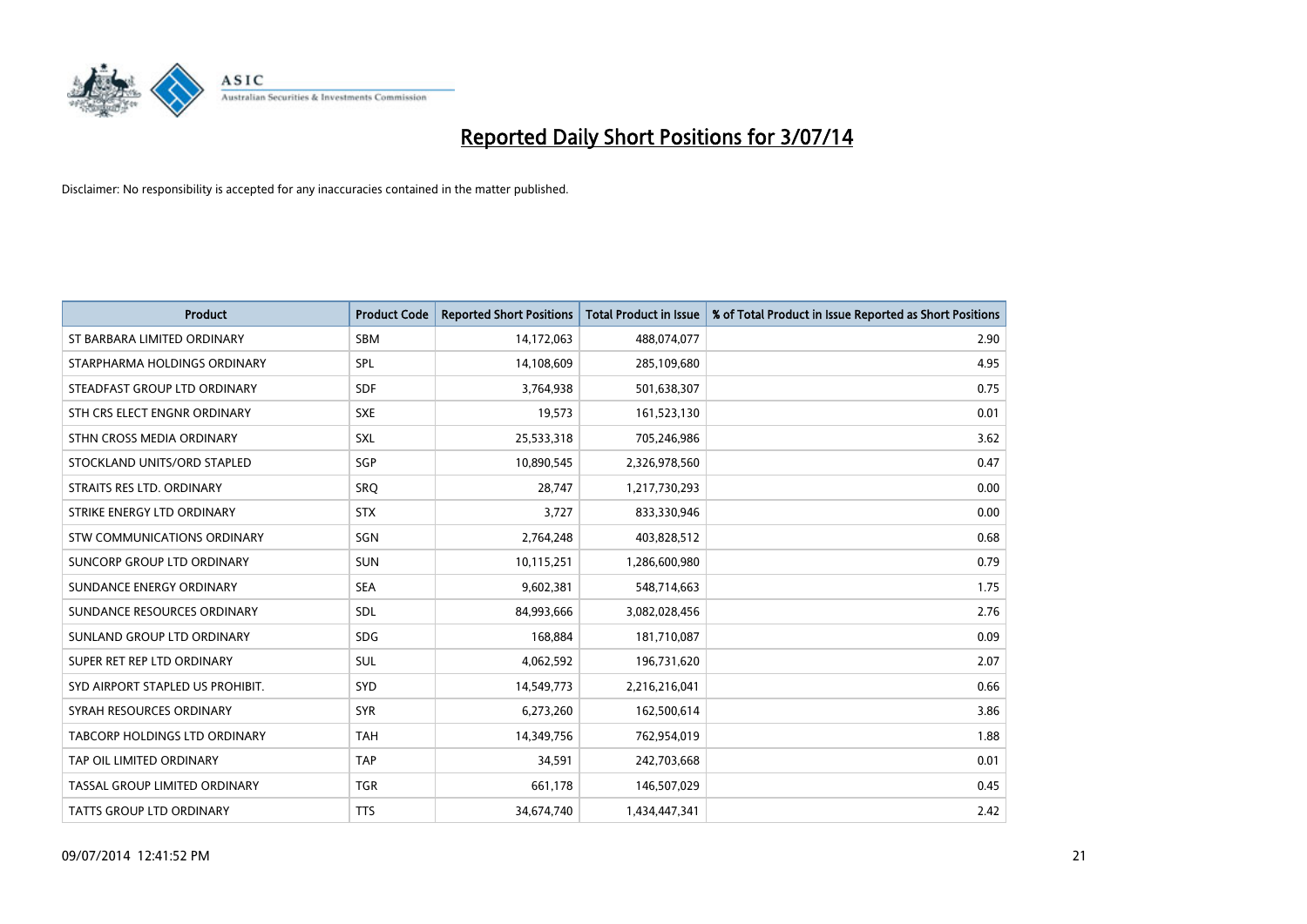

| <b>Product</b>                       | <b>Product Code</b> | <b>Reported Short Positions</b> | <b>Total Product in Issue</b> | % of Total Product in Issue Reported as Short Positions |
|--------------------------------------|---------------------|---------------------------------|-------------------------------|---------------------------------------------------------|
| <b>TECHNOLOGY ONE ORDINARY</b>       | <b>TNE</b>          | 75,181                          | 307,751,455                   | 0.02                                                    |
| TELECOM CORPORATION ORDINARY         | <b>TEL</b>          | 8,147,608                       | 1,828,530,844                 | 0.45                                                    |
| TELSTRA CORPORATION. ORDINARY        | <b>TLS</b>          | 29,813,697                      | 12,443,074,357                | 0.24                                                    |
| TEN NETWORK HOLDINGS ORDINARY        | <b>TEN</b>          | 174,233,636                     | 2,630,984,596                 | 6.62                                                    |
| TERANGA GOLD CORP CDI 1:1            | <b>TGZ</b>          | 135,702                         | 95,839,726                    | 0.14                                                    |
| TFS CORPORATION LTD ORDINARY         | <b>TFC</b>          | 1,790,476                       | 324,157,408                   | 0.55                                                    |
| THE PAS GROUP LTD ORDINARY           | <b>PGR</b>          | 609,390                         | 136,690,860                   | 0.45                                                    |
| THE REJECT SHOP ORDINARY             | <b>TRS</b>          | 3,378,787                       | 28,826,248                    | 11.72                                                   |
| <b>TIGER RESOURCES ORDINARY</b>      | <b>TGS</b>          | 3,553,235                       | 898,784,227                   | 0.40                                                    |
| TITAN ENERGY SERVICE ORDINARY        | <b>TTN</b>          | 23,974                          | 50,585,915                    | 0.05                                                    |
| TOLL HOLDINGS LTD ORDINARY           | <b>TOL</b>          | 29,630,218                      | 717,133,875                   | 4.13                                                    |
| TOX FREE SOLUTIONS ORDINARY          | <b>TOX</b>          | 3,634,985                       | 133,752,359                   | 2.72                                                    |
| TPG TELECOM LIMITED ORDINARY         | <b>TPM</b>          | 10,436,670                      | 793,808,141                   | 1.31                                                    |
| <b>TRADE ME GROUP ORDINARY</b>       | <b>TME</b>          | 2,519,066                       | 396,584,956                   | 0.64                                                    |
| TRANSFIELD SERVICES ORDINARY         | <b>TSE</b>          | 27,511,637                      | 512,457,716                   | 5.37                                                    |
| TRANSPACIFIC INDUST. ORDINARY        | <b>TPI</b>          | 4,752,541                       | 1,579,323,967                 | 0.30                                                    |
| TRANSURBAN GROUP TRIPLE STAPLED SEC. | <b>TCL</b>          | 15,404,520                      | 1,896,384,069                 | 0.81                                                    |
| <b>TREASURY GROUP ORDINARY</b>       | <b>TRG</b>          | 27,825                          | 23,070,755                    | 0.12                                                    |
| TREASURY WINE ESTATE ORDINARY        | <b>TWE</b>          | 28,258,483                      | 649,427,560                   | 4.35                                                    |
| TRITON MIN LTD ORDINARY              | <b>TON</b>          | 70,100                          | 271,127,597                   | 0.03                                                    |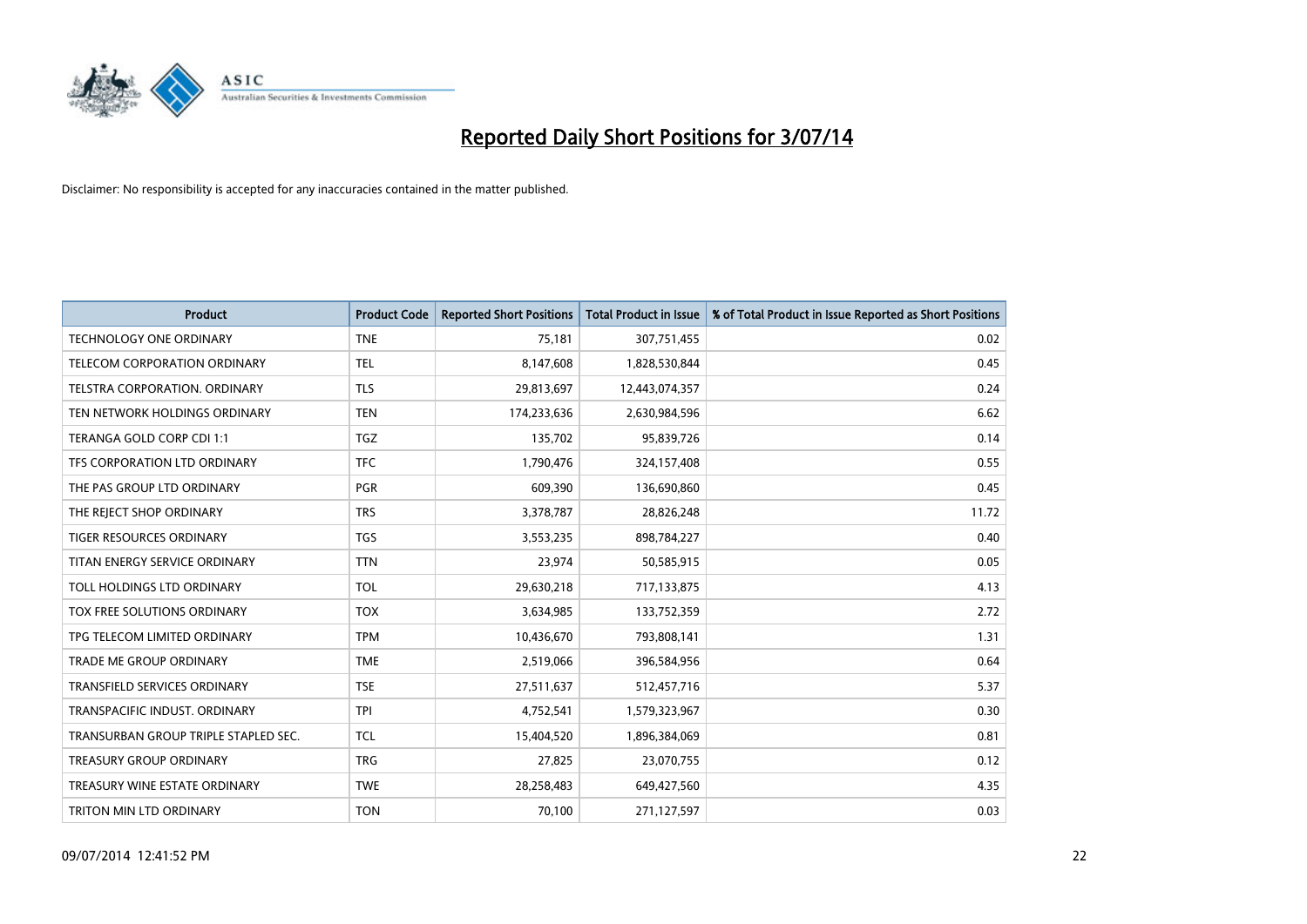

| <b>Product</b>                       | <b>Product Code</b> | <b>Reported Short Positions</b> | <b>Total Product in Issue</b> | % of Total Product in Issue Reported as Short Positions |
|--------------------------------------|---------------------|---------------------------------|-------------------------------|---------------------------------------------------------|
| TROY RESOURCES LTD ORDINARY          | <b>TRY</b>          | 2,472,391                       | 195,034,997                   | 1.27                                                    |
| UGL LIMITED ORDINARY                 | UGL                 | 19,007,827                      | 166,511,240                   | 11.42                                                   |
| UNILIFE CORPORATION CDI 6:1          | <b>UNS</b>          | 120,000                         | 268,300,092                   | 0.04                                                    |
| URANEX LIMITED ORDINARY              | <b>UNX</b>          | 86,621                          | 262,089,567                   | 0.03                                                    |
| US MASTERS RES FUND ORDINARY UNITS   | <b>URF</b>          | 27                              | 263,972,915                   | 0.00                                                    |
| UXC LIMITED ORDINARY                 | <b>UXC</b>          | 3,139,364                       | 322,477,434                   | 0.97                                                    |
| <b>VEDA GROUP LTD ORDINARY</b>       | <b>VED</b>          | 16,691,459                      | 842,055,406                   | 1.98                                                    |
| <b>VILLAGE ROADSHOW LTD ORDINARY</b> | <b>VRL</b>          | 1,294,321                       | 159,504,142                   | 0.81                                                    |
| VIRGIN AUS HLDG LTD ORDINARY         | <b>VAH</b>          | 62,884,674                      | 3,514,825,734                 | 1.79                                                    |
| <b>VIRTUS HEALTH LTD ORDINARY</b>    | <b>VRT</b>          | 3,372,753                       | 79,722,678                    | 4.23                                                    |
| VISION EYE INSTITUTE ORDINARY        | <b>VEI</b>          | 32,006                          | 161,017,230                   | 0.02                                                    |
| <b>VNGD AUS SHARES ETF UNITS</b>     | VAS                 | 1,595                           | 9,483,555                     | 0.02                                                    |
| <b>VOCATION LTD ORDINARY</b>         | <b>VET</b>          | 11,930,226                      | 202,899,894                   | 5.88                                                    |
| <b>VOCUS COMMS LTD ORDINARY</b>      | <b>VOC</b>          | 277,910                         | 92,934,834                    | 0.30                                                    |
| WARRNAMBOOL CHEESE ORDINARY          | <b>WCB</b>          | 5,043                           | 56,098,797                    | 0.01                                                    |
| WATPAC LIMITED ORDINARY              | <b>WTP</b>          | 2,615                           | 186,489,922                   | 0.00                                                    |
| <b>WDS LIMITED ORDINARY</b>          | <b>WDS</b>          | 258                             | 144,740,614                   | 0.00                                                    |
| WEBJET LIMITED ORDINARY              | <b>WEB</b>          | 1,670,267                       | 79,397,959                    | 2.10                                                    |
| WESFARMERS LIMITED ORDINARY          | <b>WES</b>          | 5,432,309                       | 1,143,274,951                 | 0.48                                                    |
| WESTERN AREAS LTD ORDINARY           | <b>WSA</b>          | 16,732,252                      | 232,310,014                   | 7.20                                                    |